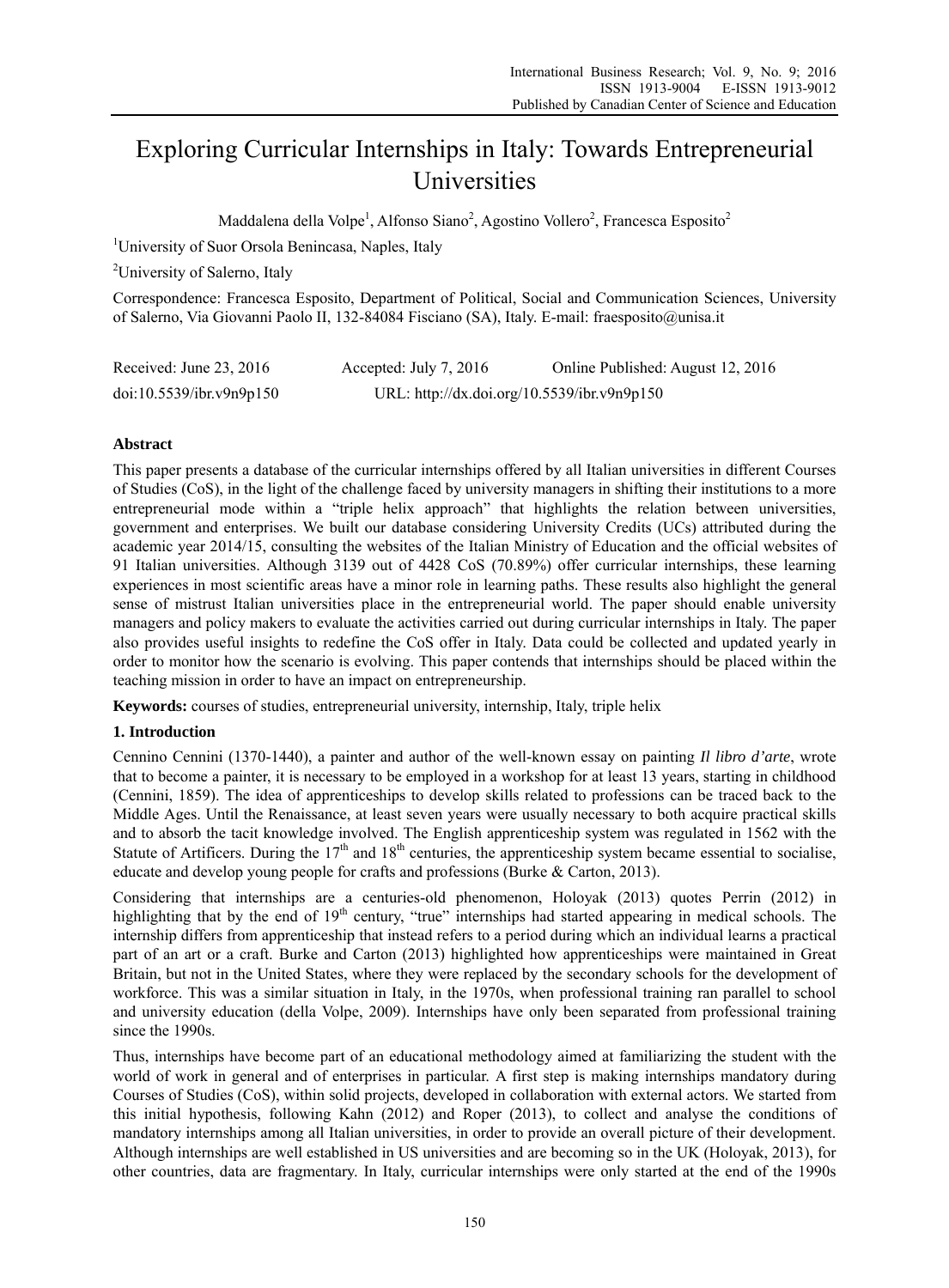(della Volpe, 2009). We contend that the quantity of mandatory internships in CoS of any kind, with a significant percentage of recognized university credits (UCs), should be considered as one of the basic conditions of entrepreneurship orientation in a university as well as to improve students' performance and their employability.

This paper is structured as follows. In the next section, we present the conceptual foundations – i.e. the triple helix approach – that will be used to analyse the rise of the entrepreneurial university. A critical literature review of the significance and the role of curricular internship is then presented. Five thematic groups of articles were identified to substantiate the link between curricular internships and the entrepreneurial university. We theoretically demonstrate that the internship is a fundamental component both in the learning process of the student and in developing an entrepreneurial orientation for universities. A complete database of curricular internships offered by all Italian universities was developed, thus revealing that curricular internships have played a minor role in Italian learning paths. The paper concludes by offering policy implications and suggesting different avenues for future research.

## **2. The Enterprise in the Triple Helix: The Rise of the Entrepreneurial University**

According to Etzkowitz (1990), the *first academic revolution* happened when the medieval university, centred on teaching, extended its role by generating knowledge, and placing research and teaching side by side. The *second academic revolution* began in 1980 with the introduction of the so-called *third mission*. This concerns all activities related to the use of knowledge created by universities to enhance social, economic and cultural development. From here new hybrid structures (e.g. scientific and technological parks, startup incubators, offices of technological transfer) were set up, aimed at promoting academic knowledge at an economic level.

According to Etzkowitz's (1990) triple helix model, university, government and enterprises are the three actors of innovation, on which the transfer of knowledge as economic good depends. However, the efficacy of this model is based on the interactions among parties. To start this process it is necessary to create a common ground for listening and dialogue, overcoming distances between research and enterprise, and between knowledge and practicality. The increase in symmetrical relations between universities, enterprises and the government that hosts them implies that each subject plays diverse roles, adopting a synergic behaviour, without forgetting its main function, but favouring the transfer of knowledge and technologies (Etzkowitz, 2003; Narayanan, Olk & Fukami, 2010; Alfonsi & Dilorenzo, 2012; Bak, 2014; Guerrero, Cunningham & Urbano, 2015; Kalar & Antoncic, 2015). However, the achievement of this integration between the three actors involves overcoming numerous barriers. First, the triple helix process entails each subject having to change from within, thus recognising the specific role of the other components (Coduras Martinez, Levie, Kelley, Sæmundsson & Schøtt, 2010).

The concept of the entrepreneurial university is well known in the literature (Slaughter & Leslie, 1997), going back to the first definitions by Etzkowitz (1983): "universities that are considering new sources of funds like patents, research under by contracts and entry into a partnership with a private enterprise". Later, Etzkowitz (2003) revises his definition, considering entrepreneurial university as "a natural incubator [...] to initiate new ventures: intellectual, commercial and conjoint". Guerrero et al. (2015) give a more advanced definition: "[...] entrepreneurial university serves as a conduit of spillovers contributing to economic and social development through its multiple missions of teaching, research, and entrepreneurial activities". According to the authors, entrepreneurship contributes to the growth of new enterprises thanks to knowledge spillover, to the increase in competition and diversity.

In this article, we refer to a broad concept of entrepreneurship, including aspects related both to small business management and to general management, despite having specific theoretical and practical differences, as sustained by Gorman, Hanlon and King (1997) and Alberti (1999). We also share Schulte's vision (2004), which affirms that all university students should have the chance to get in touch with the business world in order to have a practical oriented education, although most students are not likely to set up their own entrepreneurial activity. Among the definitions of entrepreneurial university, three key aspects are focused on teaching, research and entrepreneurship (relationships with enterprises, education to management and entrepreneurship, services and offices focused on relationships with societies and enterprises), and performances are mostly evaluated according to the number of patents and licenses and/or the number of spin-offs (Powers, 2004).

Todorovich, McNaughton and Guild (2011), for Canada, and Riviezzo and Napolitano (2014) for Italy, studied the entrepreneurial orientation in university departments with web-based questionnaires. Unlike the traditional university, the evaluation of an entrepreneurial university is mostly based on results in terms of local (regional), national and/or international economic growth. However, the transformation of a research project into a commercial product depends on several factors, as highlighted by Gras, Lapera, Solves, Jover and Azuar (2008).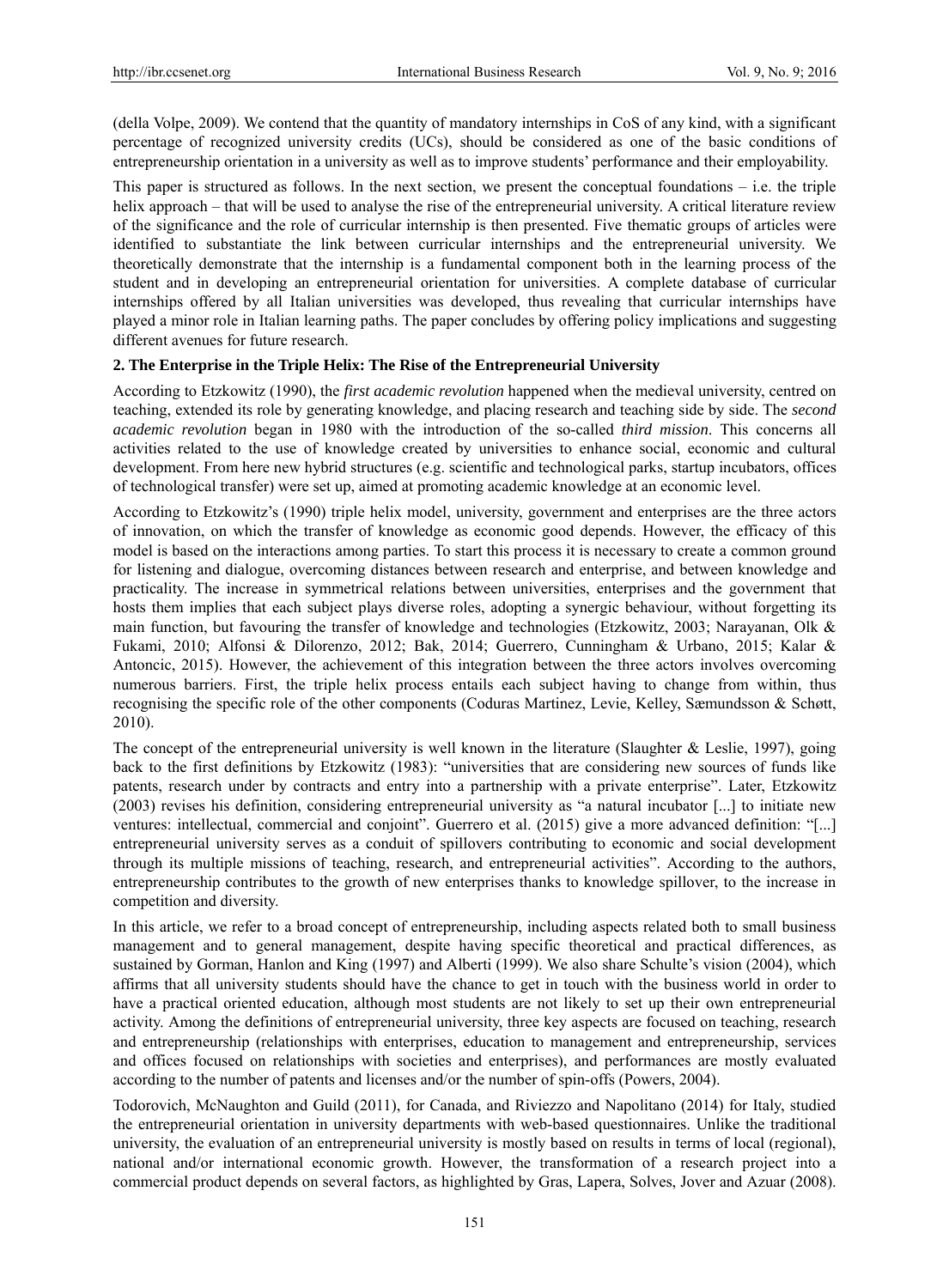An important role is that of human capital (Becker, 1975), which is taken into consideration by both Todorovich et al. (2011) and Riviezzo and Napolitano (2014), who consider the "degree of cooperation between the department and enterprises, on different levels: the involvement of teachers, students and the departmental structure as a whole". As for students, since Todorovic et al. (2011) did not include the availability to attend an internship among their questionnaire prerequisites, neither did Riviezzo and Napolitano (2014).

Regarding the 147 English universities in the so-called Russel Group (Molas-Gallart et al., 2002), Guerrero et al. (2015) affirm that among the teaching characteristics of entrepreneurial universities "undergraduates have opportunities to engage in research themselves [...]. There are also programs for work-based learning, internships in coveted professions and tailored guidance to help students consolidate the skills which are valued by employers". Thus, internships are mainly seen as a bridge to the professional world. In agreement with Narayanan et al. (2010), we consider "internships as a knowledge transfer process". Therefore, the university has to "facilitate two-way knowledge transfer", accepting that business is also capable of producing knowledge, especially from the human capital point of view (Narayanan et al., 2010). In Table 1, we present the above-mentioned criteria in the definition of an entrepreneurial university.

|  |  |  |  | Table 1. Criteria in the definition of an entrepreneurial university |
|--|--|--|--|----------------------------------------------------------------------|
|  |  |  |  |                                                                      |

| <i>Teaching activities</i> | Impact on economic notions about human capital (the stock of<br>competencies, knowledge, abilities and skills gained through<br>education and training: work-based learning, internship) |
|----------------------------|------------------------------------------------------------------------------------------------------------------------------------------------------------------------------------------|
|                            | Two-way knowledge transfer                                                                                                                                                               |
| Research activities        | generation, transfer, and commercialization of new knowledge<br>(copyrights, patents, licenses, and trademarks)                                                                          |
| Entrepreneurial activities | Creation of new companies, contribution to output and growth by<br>serving as a conduit for knowledge spillovers, increasing<br>competition, and injecting diversity                     |

*Note*. Adapted from Narayanan et al., 2010 and Guerrero et al., 2015.

Internships in universities involve the human capital factor (students, professors and employees) which, as we have already said, is decisive in transformation processes. The involvement of students in practical activities from the start of their bachelor degree in a social and entrepreneurial context leads to the development of knowledge of work and entrepreneurship in broad terms, which favours the recognition of work as a form of knowledge. Mayhew et al. (2012) underline the role of "innovative entrepreneurship and its related educational practices and experiences, especially in the context of challenging economic times". Evidently, for this to happen a high percentage of teachers and researchers need to have a favourable and proactive attitude towards the third mission, and current academic and ministerial policies need to converge towards the second academic revolution (Etzkowitz, 1990).

# **3. Internship and Entrepreneurial University**

The high level of heterogeneity in research on the role of internship in university makes it difficult to define the precise boundaries of this field of study. Thus, we focused upon a purposive rather than exhaustive method in the sampling of relevant studies. This allowed us to have a thematically driven approach to the review of literature (Short, 2009), which seems more apt to our research aims. To this end, firstly we consulted the ISI Web of Science to identify the published studies with *internship* as a keyword and obtained more than 43 000 results (about 24 000 were between 2000 and 2015), of which more than 5000 were related to university and 7000 to the medical sector. More than 10 000 papers regarded graduate and post-graduate students, and only 490 considered undergraduate students, of which only 100 papers were not dedicated to the medical sector. In the same database, we searched for the topic *entrepreneurial university* and obtained 1397 titles, of which only 13 were also related to *internship*, within the 2004-2015 period. We did not consider publications regarding medical internships, since the tradition in this field is very specific and rooted, and not descriptive of the use of internships as a means to facilitate the transformation of universities towards a more entrepreneurial mode.

To sum up, first we selected approximately 100 papers from the ISI Web of Science starting with *internship* and refining with additional topics such as *undergraduate* and *non-medical*, and 13 papers based on the topics, *internship* and *entrepreneurial university*. After a close reading of all the abstracts of these 113 papers, we chose the most significant reported experiences. Then, in the selection procedure of the final dataset, we searched for books and papers on Google Scholar and Google Books, using topics such as *undergraduate internship* or *entrepreneurial university* as the input for queries*.* Again, we searched papers and documents with topics in Italian such as *"stage curriculari*", *"università", "tirocini"*, on Google Scholar, Google Books and Google in general, to describe and represent the situation in Italy. Finally, we selected all the literature dealing the themes of *internship* according to a triple helix approach.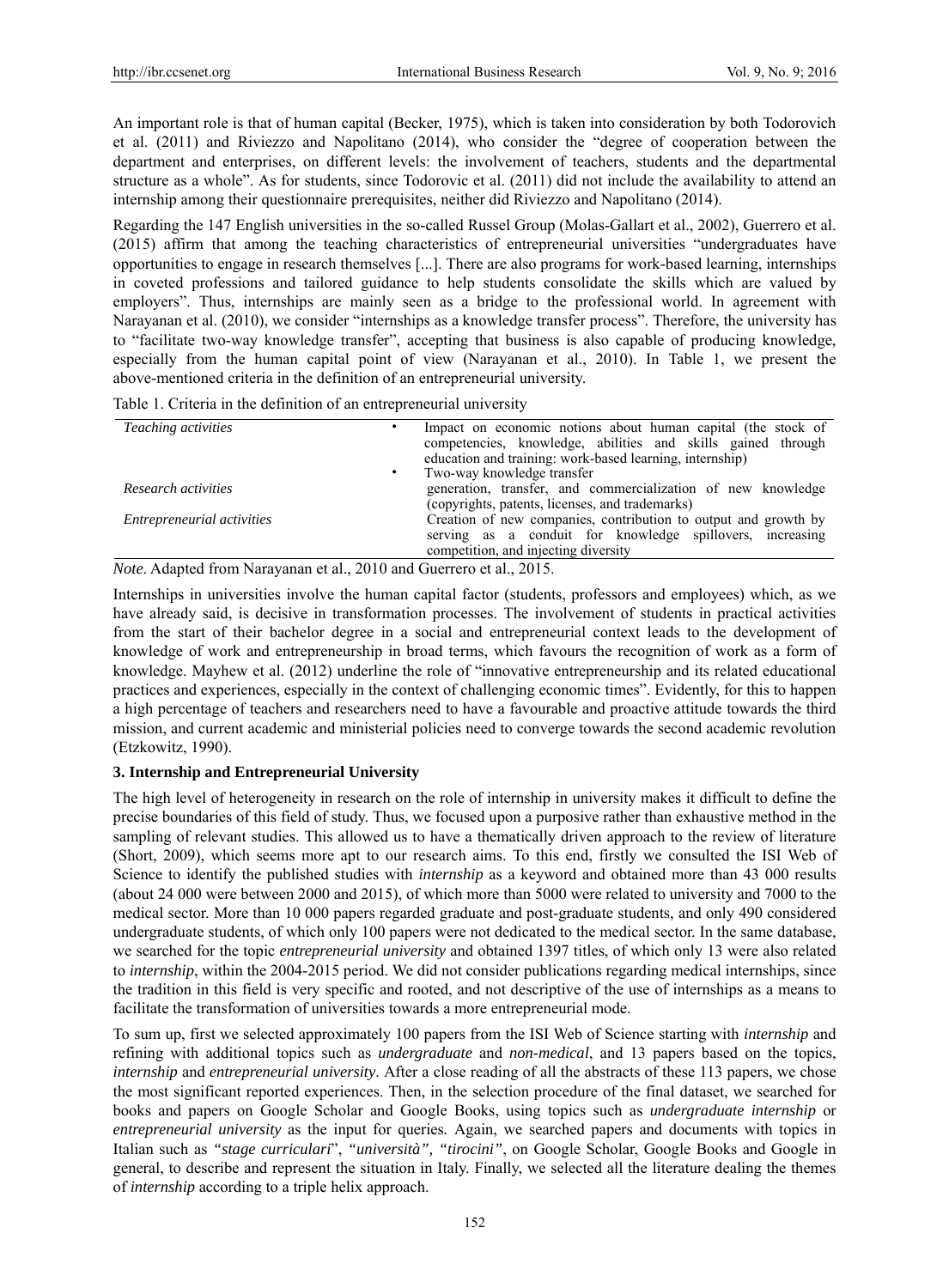Among all the publications taken, we created five thematic groups representing 77 studies analysed, which allowed us to reach the "theoretical saturation" recommended by Bowen (2008).

1. There were 15 studies and research papers on internship from the perspective of the students' experience with the real professional world. Renganathan et al. (2012) presented the case study of the University of Malaysia, which offers an internship program that lasts 8 months in enterprises, carried out during the course of studies. The student perception of the experience was positive and success factors were identified as the practical and administrative effort made by the hosting structures. The program, which enables students to experience a real professional environment before graduating, encourages a participative approach, based on direct involvement, rich learning opportunities, and the chance to apply the theoretical knowledge acquired in previous years. Thus, learning becomes a two-way process, based on knowledge and experience. In addition, while university classes are uniform, the environment of learning in enterprises is different for each student. This is positive, since the market no longer just requires graduates with a high level of theoretical knowledge, but skills that will enable them to succeed in a work environment, i.e. soft skills: the ability to work in a team, problem solving, communication, leadership, negotiation, oral and written presentations, among others. Carter at al. (2016) demonstrate that internships (and other co-curricular experiences) have positive effects on engineering students' assessment of their professional skills (teamwork, communication, and leadership).

2. There were 12 studies and research papers on internships from the perspective of the employer and placement. The Italian studies included research papers from the consortium Alma Laurea, the CRUI Foundation, ANVUR (National Agency for the Evaluation of Universities and Research Institutes) and Bocconi University in Milan with the CEMS (Community of European Management Schools) publications: in these works, the relationship between internship and employment was analysed on various levels. In a study carried out at the West Chester University in Pennsylvania Gault, Leach and Duey (2010) highlight the value of the student's participation in the internship as a key factor to her/his learning experience, as well as a contribution to her/his employability in the job market. University students with internship experiences are perceived as being better prepared Kim, Kim and Bzullack (2012). A study was carried out among 500 AACSB (Association of Advance Collegiate Schools of Business) accredited in the USA as universities that organise their internship programs around variables such as credits, prerequisites, hours of work required, activities carried out. The conclusions were to: (a) make the internship a required course; (b) encourage tutors of hosting subjects to actively participate in the internship program; (c) have the students write weekly diaries; (d) have students do presentations in class on problem solving experienced during the internship; (e) establish the right prerequisites to improve the experience; (f) dedicate full-time resources to the supervision of internship students in order to monitor, solve problems and facilitate participation. Sascha, Praveen Parboteeah and Achim (2013) analysed 25 university departments in Germany, through the study of 1530 business students and 132 professors. They showed that an entrepreneurship education through internships also facilitates job placement, especially for male students. Friedmann et al. (2004) underline that in a 2004 study by Spiegel, American Online (AOL), McKinsey & Company, conducted on about 50 000 German university students in relation to 15 disciplinary areas, it appeared that getting the degree, the most important success factors were the internship, and periods abroad other than exam marks. Burke and Carton (2013) wrote about unpaid internships, highlighting the advantages for both parties: interns and hosting subjects. In fact, the hosts gain the fresh perspective the intern brings to the job, and the intern gains skills and knowledge acquired before entering the working world. An unpaid internship also has a legal and ethical justification, especially if the university monitors her/his progress, provides support and gives feedback. Daugherty (2011) focused on the differences in expectations between interns and employers: the interns want to develop their skills guided by the employers, while the employers prefer not to give precise directives, but to let the interns manage themselves independently.

3. There were 8 studies and research papers on internships from a more general perspective in terms of the relationship between university and enterprises as a tool for economic development. If we look at Latin America, Vega-Jurado, Fernandéz-de-Lucio and Huanca (2008) underline that, in Bolivia, the productive sector has problems keeping up with the technological sector, being unable to adopt modern technologies within its productive processes. In this fragile scientific and technological scenario, it is important for universities to build strong relations with enterprises<sup>i</sup>. The authors highlight how academic teachers perceive *work experiences in firms* (meaning *internships*) for students as the most natural instrument to establish real cooperation with the world of work, leading to the creation of hybrid structures. Frasquet, Calderòn and Cervera (2012) analyse the relationship between universities-enterprises through internship programs in the social sciences, at the University of Valencia in Spain. According to the authors, communication between universities and enterprises is key in building a strong relationship, aimed at solving conflicts, pursuing objectives and creating value by uncovering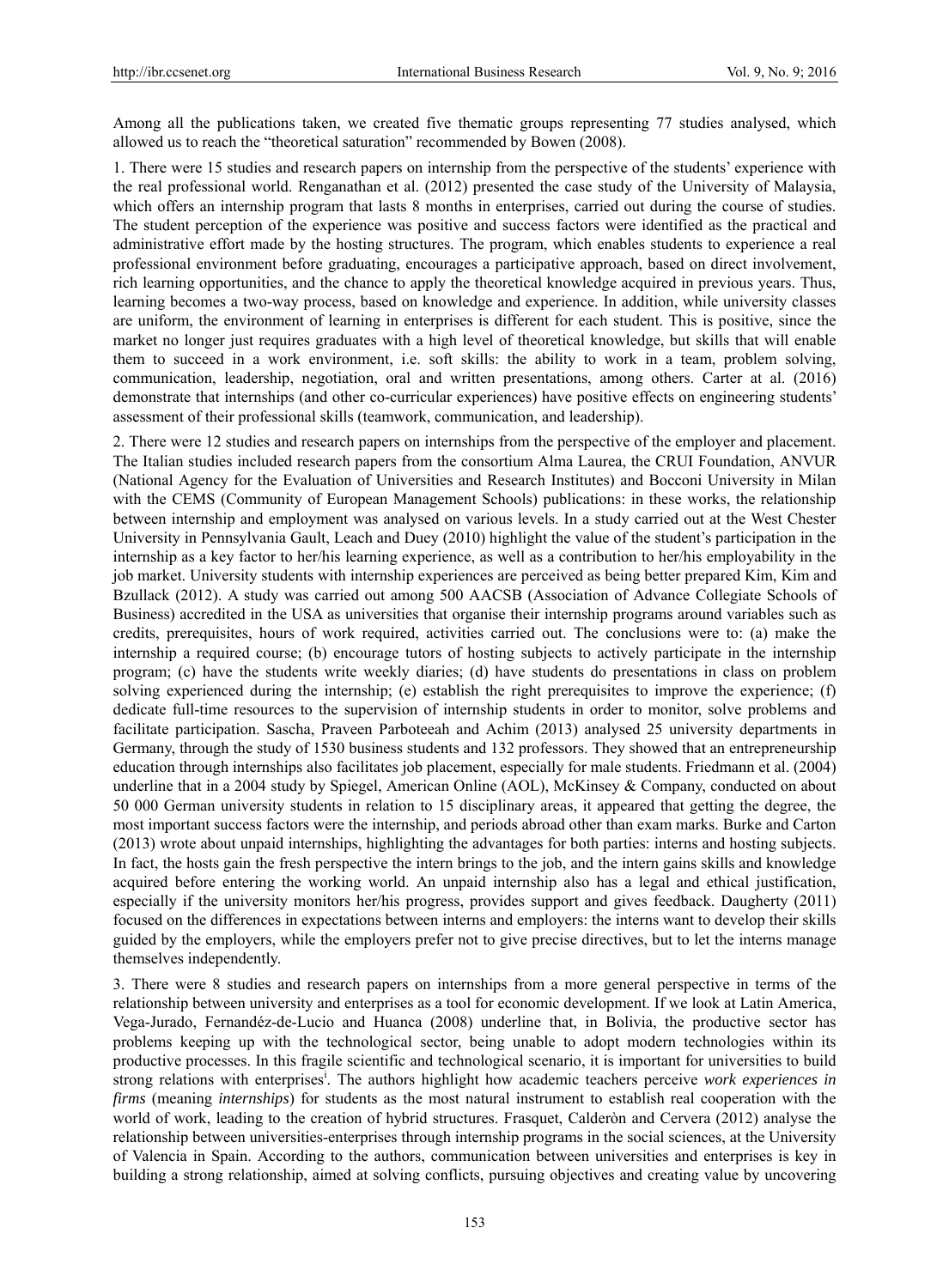new opportunities. The internship (paid in only 30% of cases) plays an important role in establishing a contact point with enterprises, in the direction of knowledge transfer: an experimental program is presented within the area of social sciences, which involves 8000 students per year. Positive evaluations on the internship's ability to overcome the gap between theoretical education and practical experience and fostering economic development mostly come from Mihail (2006), regarding Greece.

4. There were 28 studies and research papers on internship as one of the components in an entrepreneurial university. It is worth noting here that the US, with the Bayh-Dole Act of 1980 has encouraged universities to invest in infrastructure to support entrepreneurship, which has generated increasing focus on the triple helix approach. Bak (2014) and Pavlin (2014) report on the relationships between universities and 396 companies within the framework of university-business cooperation in Bulgaria, Hungary, Poland, Slovenia and Spain. They found that enterprises primarily encourage a practical orientation to teaching as much as the development of internships for undergraduates and traineeships for graduates. In 2004 in the UK, the National Council of Entrepreneurship in Education (NCEE) was set up, which with yearly awards promotes entrepreneurial universities, which are characterized, among other factors, by internship and traineeship programs. Graham (2014) reports on a study funded by the American MIT on the world's top ten universities where transformations are taking place in terms of entrepreneurship and innovation through a wide variety of instruments, such as initiatives that encourage students to get in touch with the entrepreneurial world during their studies. A particular field of analysis is represented by universities with internships aimed exclusively at entrepreneurial methodology (e.g., the University of Chicago, Booth School of Business - Polsky Center for Entrepreneurship and Innovation). Another particular case are internships offered by business Schools, Masters in Business Administration and other similar public or private institutions. These institutions were not included in this article, which only focuses on CoS in Italian universities.

5. There were 14 studies and research papers on the entrepreneurial university, with no specific references to internships, but to topics such as *experiential learning, entrepreneurial teaching methodology* or to the general context of real-world immersion teaching. We have already discussed the concept of the entrepreneurial university, thus here we only refer to the report by the WEF (Schwab, 2013) on competitiveness, which highlights that Italy is considerably below average compared to other European countries in relation to the post-graduate educational system, in terms of sensibility towards entrepreneurial factors.

| Thematic group                               | <b>Authors</b>                                                                   |
|----------------------------------------------|----------------------------------------------------------------------------------|
| Internship from the perspective of the       | Taylor (1988), Fayolle et al. (2006), Cannon and Franck (2009), D' Abate         |
| students' experience                         | (2009), Gault et al. (2000), Hurst and Good (2010), Hynie et al. (2011),         |
|                                              | Renganathan et al. (2012), Cameron (2013), Dombrowski et al. (2013),             |
|                                              | Hoyle and Goffnett (2013), Holyoak (2013), Cheong et al. (2014), Binder et       |
|                                              | al. (2015), Carter at al. (2016)                                                 |
| Internships from the perspective of the      | Friedmann et al. (2004), CEMS (2010), Gault et al. (2010), Daugherty             |
| employer and placement                       | (2011), Alfonsi and Dilorenzo (2012), Kim et al. (2012), Burke and Carton        |
|                                              | (2013), Sasha et al. (2013), Tholen et al. (2013), Alma Laurea (2014),           |
|                                              | ANVUR (2014), CRUI Foundation (2014)                                             |
| Internship as bridge between university and  | Sabato and Botana (1968), Mihail (2006), Vega-Jurado et al. (2008), della        |
| enterprises                                  | Volpe (2009), EYF (2011), Ciapetti (2012), Frasquet et al. (2012), Shin et al.   |
|                                              | (2013)                                                                           |
| Internship in an entrepreneurial university  | Dilts and Fowler (1999), Mann and Blum (2004), Frank (2005), Fayolle and         |
|                                              | Redford (2007), Poh-Kam et al. (2007), Gary et al. (2008), Narayanan et al.      |
|                                              | $(2010)$ , Ilsbroux and Sammels $(2011)$ , McDonald et al. $(2011)$ , Meyers and |
|                                              | Pruthi (2011), Galeano et al. (2012), Gao and Gao (2012), Khan (2012),           |
|                                              | Ilsbroux $(2012)$ , De Grez and Van Lindt $(2012)$ , Dodescu et al. $(2013)$ ,   |
|                                              | Graham (2014), Roper (2013), OIEEDA and NACIE (2013), Pavlin (2014),             |
|                                              | Bak (2014), Coyle et al. (2014), Nadan (2014), Nitu-Antonie et al. (2014),       |
|                                              | Walshok and Shapiro (2014), ACEI (2015), Chang et al. (2015), Guerrero et        |
|                                              | al. $(2015)$                                                                     |
| Entrepreneurial university, with no specific | Etzkowitz (1983, 1990, 2002, 2003), Clark (1998), Etzkowitz and                  |
| reference to internships                     | Leydesdorff (2000), Guerrero et al. (2006) Guerrero and Urbano (2012,            |
|                                              | 2014), Coduras et al. $(2010)$ , Kirby et al. $(2011)$ , Leydesdorff $(2012)$ ,  |
|                                              | Schwab (2013), Kalar and Antoncic (2015)                                         |

Table 2. Thematic groups: internship and entrepreneurial university

In spite of the interest generated by the topic, as we have seen the research is often fragmented and quantitatively weak, although precise and significant aspects of internships are highlighted in relation to all the actors of the triple helix. Most of the papers are published by journals dedicated to education innovation, while few are aimed at scholars in business management. There is also a lack of scientific publications that present an overall and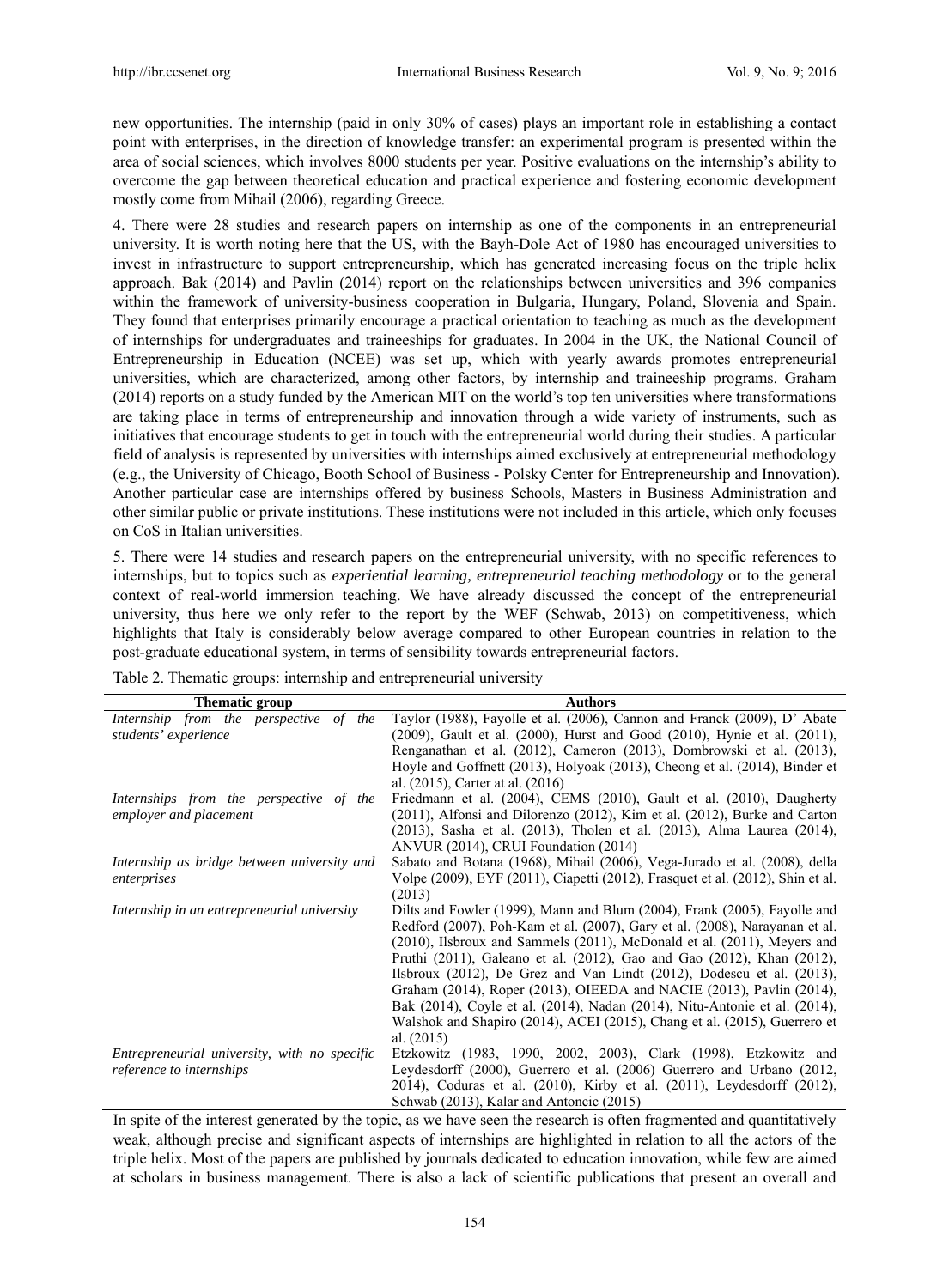statistically valid picture of how many universities, in different countries (in Italy, Europe and the rest of the world), offer curricular internships within different CoS. The analysis of the literature helps us to gain further understanding of how curricular internships improve the learning process for the students, allowing them to acquire soft skills and at the same time improving their future placement in the job market. However to achieve these results, the internship needs to be a mandatory part of the educational process, and monitored both by the student's own university and the host university , on the basis of an appropriate educational project. In Italy, internships are sometimes only voluntary options, offering students the alternative of learning the necessary UCs by attending a laboratory course<sup>ii</sup>. To be effective, instead, internships should play a major role in teaching activities and be embedded throughout the learning paths, with the substantial recognition of attributed university credits (UCs in this article, in Italian CFU *Credito Formativo Universitario*) in relation to the CoS. The duration of internships mostly depends on the different countries' laws and regulations. In Italy, it oscillates between 1 and 12 months, in the US between 10 weeks and one semester. In Italy, each CoS attributes a number of UCs for each exam, laboratory, and thesis to a maximum of 180 credits for three-year degrees, 120 for biennial Master's degrees, 300 for five-year degrees, 360 for six-year degrees (medicine and surgery). Each UC has an average value of 25 hours of work, of which 8 are assigned to classes and 16 hours to home study. An exam that is considered to be fundamental can be worth from 9 to 12 UCs, which correspond respectively to 225 and 300 hours.

In our analysis, we focused on the number of UCs given for internships and the percentage they represent compared to the total number of UCs required for the degree. The number of recognized UCs for an internship in Italy involves an exact match in hours of work; however, this can vary from one CoS to another. We therefore decided to include all Italian universities in order to identify and quantify which universities and CoS are currently working in this direction, also considering the number of UCs given for curricular internships.

#### **4. Methods**

The research objective was to identify all the internship offers available in Italian universities for the academic year 2014-2015, to analyse it critically, since neither the Italian Ministry of Education nor other sources have ever systematically collected these data. First of all, of the 4428 CoS available in Italian universities, we identified 3139 active ones offering curricular internships. We then analysed the corresponding websites of 91 Italian universities, which distribute CoS, using the list published by the Italian Ministry of Education<sup>II1</sup>. We then associated the internships with their respective UCs. We thus built a data set constituted by the 10 records shown in Table 3.

| University | Course of Study  |     | Class | Scientific | City  | Region    | Internship | UC. | Course    | of | Geografical |
|------------|------------------|-----|-------|------------|-------|-----------|------------|-----|-----------|----|-------------|
|            |                  |     |       | Area       |       |           |            |     | Study UCs |    | Area        |
| Bocconi    | Social           | and | LM-56 | МE         | Milan | Lombardia | By choice  |     | 120       |    | North       |
|            | Economic Science |     |       |            |       |           |            |     |           |    |             |

Table 3. Sample of the records of the dataset

The first field contains the name of the university', which in the database are presented in a correspondence table. The second field contains the CoS title. The third one shows the degree class defined by the Ministry of Education (L followed by a number for three-year degrees, LM followed by a number for two-year courses and single cycles five-year and six-year degrees). The fourth shows the scientific area, according to an amalgamation of disciplines identified in our classification (See Appendix A for details of Scientific Areas). The fifth and the sixth fields show the city and the administrative region where the university is located. The seventh refers to the nature of the internship: mandatory, by choice, absent. The eighth field contains the number of UCs required to obtain the qualification. The tenth shows the geographical area, divided into north, centre, south and islands, according to the ministerial classification. From this data set, we have made an online database (*http://dsc.unisa.it/stage/provaindex.asp*) which allows freely researching on the more important fields obtaining different kinds of graphs. The Italian Ministry of Education indicates degree classes with official initials and titles. Universities can modify the CoS name, however the Class stays the same. Starting from degree classes, we created wider scientific areas. We decided not to adopt the four subdivisions (Health, Scientific, Social, Humanistic) chosen by the Ministry of Education, as it is too broad.

The way we aggregated scientific areas needs a further clarification. For example, the three-year degree class L-23 concerns construction engineering and therefore is placed within Engineering (ENG). However, in some cases, despite being named Engineering and Techniques for Construction and Architecture, we have left it in the ENG area, even though there are aspects that belong to Architecture and Design (AR). The wide and diversified area of Mathematics, Physics, Biology and Chemistry (MS) includes Medical and Pharmaceutical Biotechnologies, which could have been included in the area of Medical, Health and Sport Sciences (MED). The scientific area named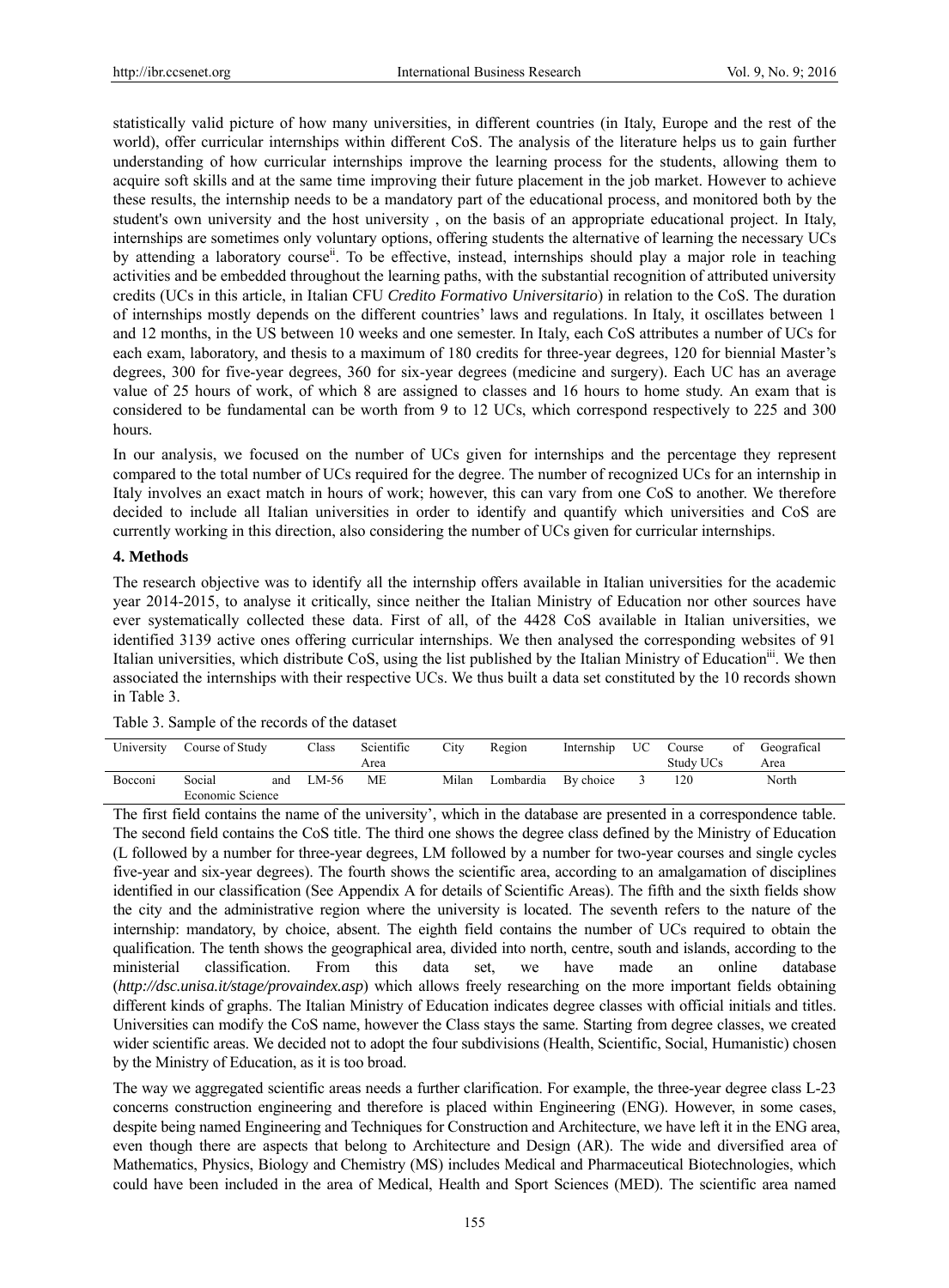Communication Sciences (CS) includes three-year degree classes with ministerial initials L-20 (Communication Sciences), which constitute the majority, L-12 (Linguistic and Intercultural Communication), L-40 (Digital and Communication Cultures), L-31 (Web and Media Technologies), and the interclass L-3/L-20 (Communication and Disciplines of Art, Music and Entertainment - DAMS). The Political and Social Sciences area (PSS) typically includes the CoS of Sociology and Political Sciences, while the Social Sciences area (SS) is relative mostly to those CoS that train social assistants. The database has been completed with each degree class and researchers will be able to redefine the scientific areas that are more suitable to her/his specific research.

### 5. Curricular Internships in Italian Universities: Data Analysis

Consulting the official websites of 91 Italian universities, we created Figures 1 and 2, which represent the number of active internships, by geographical area, scientific area and the kind of CoS (three-year, biennial masters, single cycle including master's degrees of five years and master's degrees of six years). We then created Figure 3 in which we considered not only the number of internships in each scientific area, but also their corresponding UCs, according to the previously formulated hypothesis that the higher the number of UCs the stronger the investment in internship activities by universities in relation to the scientific area. We then unified the number of UCs attributed in three ranges, according to the ANVUR classification (2013): Max range: from 13 and more UCs, Med range: from 6 to 12 UCs, Min range: from 1 to 5 UCs. Finally, we created Figures 4 to 6 where we considered the average UCs percentage compared to the total number of credits necessary for the degree in different Courses of Studies: 180 in three-year undergraduate, 120 in master's degrees and 300 or 360 in single cycle master's degrees.

#### 5.1 Curricular Internships

As highlighted in Figure 1, 29.1% of CoS do not provide internships. Internships are offered more in three-year courses  $(78.5%)$  than in biennial master's degrees  $(62.6%)$ : of which, 37.3% do not offer internships.



Figure 1. Italian universities CoS with and without internships

Ninety-one universities offer curricular internships, mandatory or by choice, both on three-year degrees and biennial master's degrees or single cycle master's degrees. They are distributed as follows: 33 in the north, 32 in the centre, and 26 for south and islands. We grouped the internships according to geographical area, with a higher concentration of curricular internships in the North (43%) than in the Centre (29.3%) and South (27.6%). Note that there are fewer universities in the South and although the Centre has a similar number of universities as the North, it has fewer curricular internships, with 13.7 points less than in the North.

Figure 2 reports the scientific three-year, master's and single cycle degrees with internships (excluding those with no internships). The first section in Figure 2, relative to three-year degrees shows 2120 active CoS, of which 456  $(21.5%)$  do not offer internships, 1446 (68.2%) offer mandatory internships, and 218 (10.2%) by choice. The interest in internships (mandatory or by choice) is represented by 1664 CoS (78.4%). The courses attributing more importance to mandatory internships are MED  $(98.5\%)$ , SS  $(88.4\%)$ , AGENS  $(88.2\%)$ , and ED  $(87.5\%)$ . On the other hand, the CoS that are not inclined to offer mandatory internships are PSY (35.9%), LIT (41.6%), PSS (41.7%) and ENG (43.2%). These latter disciplinary areas offer internships by choice but, more often than not, do not require any internship. PSY, for example, offers 23% internships by choice and 41% with no internship at all.

The middle section of the Figure, shows that out of 2021 active master's degree CoS, 1046 (51.7%) include mandatory internships, 227 (11.2%) by choice, and 758 (37.5%) do not offer any. There are 1273 (62.9%) CoS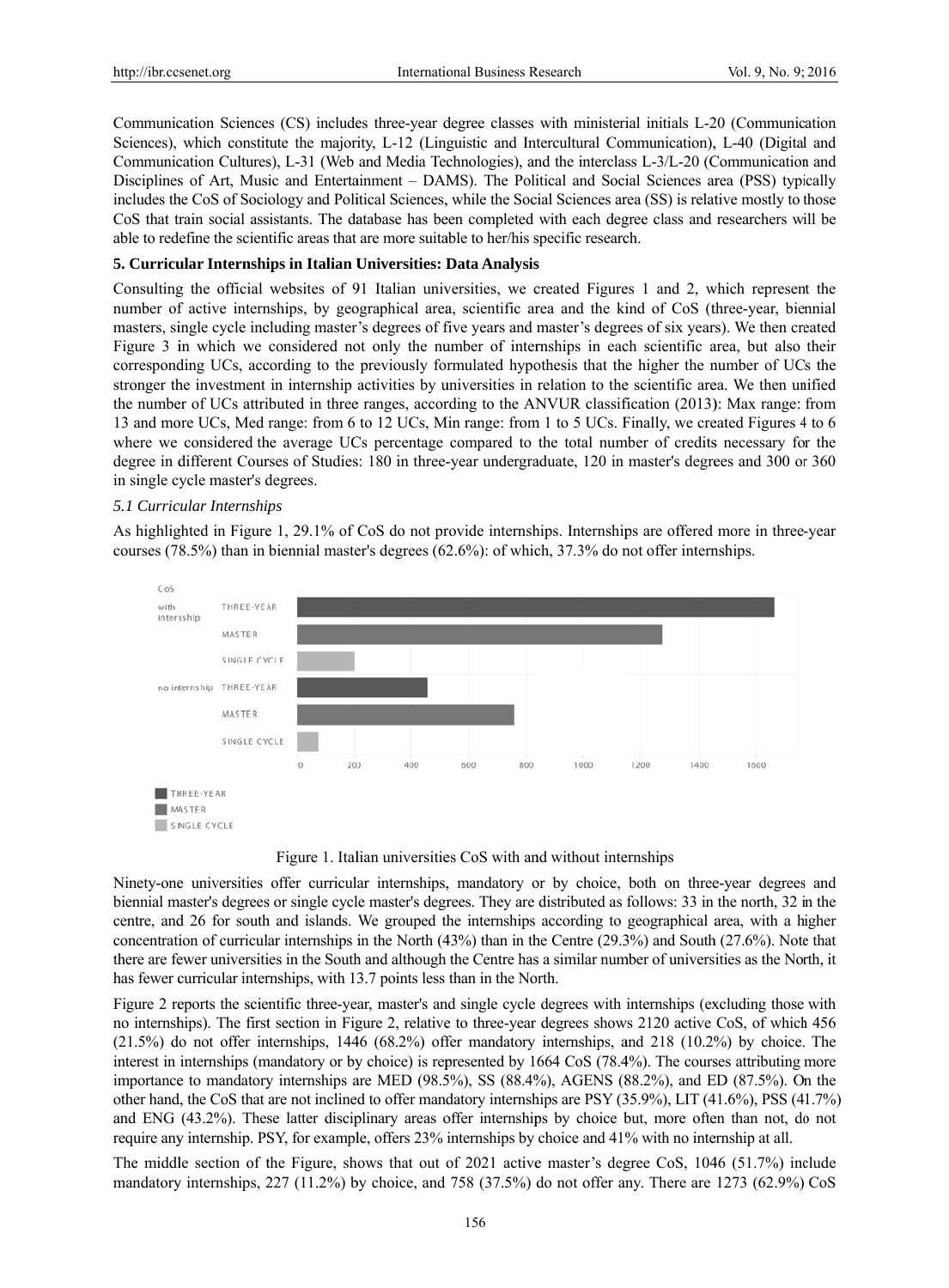that express an interest in internships. The areas that give the most importance to mandatory internships are: MED (92.9%), AR (85%), ED (83.6%) and CS (78.5%). Conversely, those less inclined to offer mandatory internships are LIT  $(31\%)$ , CPS  $(32.4\%)$  and ME  $(35.7\%)$ . It should be noted that courses without internships are CPS (64.8%) and ENG (52.9%).

The third section of Figure 2 represents single cycle master's courses for 300 UCs (5 years), and of the 202 courses active, 137 (67.8%) require mandatory internships, 4 (1.9%) by choice and 61 (30.2%) do not require any. A total of 141 (69.8%) CoS express an interest in internships. Those giving more importance to mandatory internships are MED (100%), MS (100%) and ED (100%). Those less inclined to offer mandatory internships are LW (20%) and CH (40%), which also offer no internships: LW (73.8%) and CH (60%).



Figure 2. Mandatory internships, by choice or absent for three-year, master's and single cycle degrees CoS Finally, if we analyse the single-cycle courses separately that last 6 years (360 UCs), only in MED do 60 active CoS out of 75 offer a mandatory internship. This value represents 80% of the totality.

# 5.2 Internships and University Credits

Regarding the number of UCs in the CoS, the highest peak for three-year courses is 89 UCs, 45 for master's courses, 45 for single cycle master's courses (300 UCs) and 90 for single cycle master's courses (360 UCs).

The offer of internships in different classes is based on the total amount of internships, both mandatory and by choice, and the number of voluntary internships is reported in a different column. Therefore, for example, MED offers 470 internships in a Max range, of which, 2 are by choice.

Figure 3 shows again three sections, divided into three-year, master and single cycle degrees. The analysis for three-year courses immediately highlights the high concentration of internships in the MED area in Max range  $(88.8\%)$ , with a UCs average of 53.3. This is followed by SS  $(73.4\%)$  with a 15.6 UCs average, and CPS  $(19\%)$ with a 9.6 UCs average. In the Med range: ED (80%), with an 8.9 UCs average; CH (72.5%), with a 7 UCs average; CPS (71.4%) with a 9.6 average UCs. In the Min range: EAS (60%), with a 4.8 average UCs; ME  $(48.9\%)$  with a 5.7 average UCs, and AR  $(46.1\%)$  with a 6.8 average UCs.

In terms of the master's courses, the MED area has a high concentration of internships (109) with a Max range of UCs (67.2%) and a 19.6 average UCs. This is followed by PSY with 41 internships, of which 16 are in a Max range (39%) with a 10.5 average UCs. Next is AR, with an offer of 7 internships in a Max range out of the 40 active CoS, with a percentage of 17.5% and a 9.5 average UCs. In the Med range: CC, with 13 internships (76.4%) and a 6.8 average UCs; CS with 27 internships (75%) with a 6.6 average UCs; and ED with 35 internships (74.4%) with a 6.7 average UCs. Min class: AGENS with 42 internships (54.5%) with a 6.5 average UCs; PSS with 42 internships (48.4%) and a 7.4 average UCs; and CPS with 6 internships (46.1%) and a 5.9 average UCs.

Regarding the third section of Figure 3, for the single cycle degree (300 UCs), MED is in first position in the Max range with 100% of their 51 internships and a 52.6 average UCs in the Max range. This is followed by ED, in the Max range with 100% of 26 internships, recording an average of 24 UCs. Likewise, MS is in Max range with 100% of 22 offered internships, with an UCs average of 30. In the Med range: AR with 76.9% and an average of 6 UCs; followed by CH (50%) with 19.8 average UCs; and LW with (41.1%) 6.7 average UCs. Min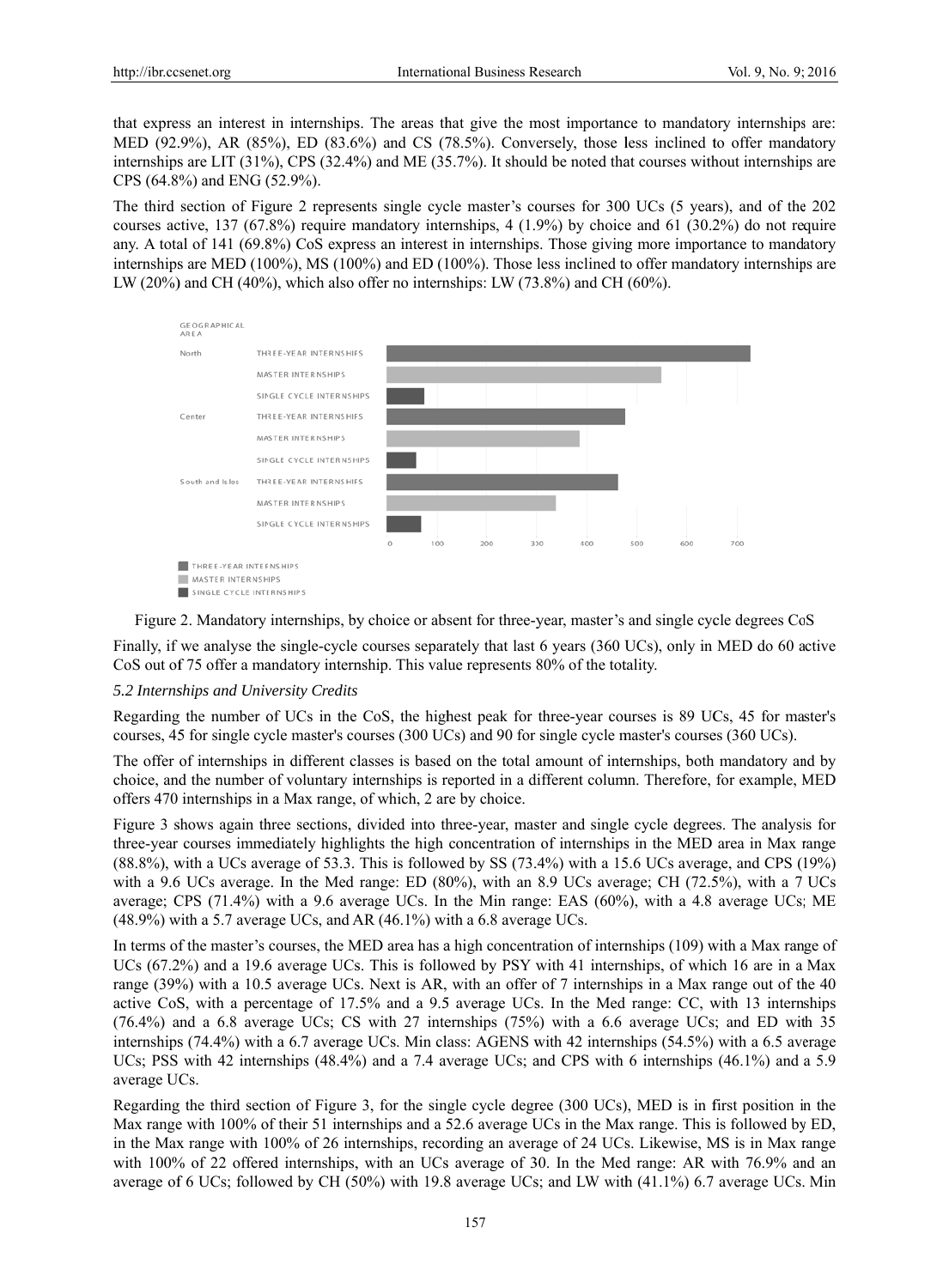range: ENG with 87.5% offering internships and 3.5 average UCs; followed by LW (57%) with 6.7 average UCs and AR (23%) with 6 average UCs.



Figure 3. Mandatory internships for three-year, master's and single cycle degrees (300 UCs) by UCs average Finally with regard to single cycle of six years based on 360 UCs; only MED is in the Max range with 100% of internships offered with the highest UCs average: 72.7.

#### 5.3 University Credits for Internships and Courses of Studies

Analysing mandatory internships, we compared the percentage of attributed UCs to the total UCs among all CoS. Figure 4 highlights the strong effort by MED, in relation to mandatory internships, representing 29.6% of the entire CoS. Starting from the second position, there is a significant downward discrepancy: SS presents an average percentage of 8.7% and CPS shows 5.3%. From here onwards, the percentages are between 5% and  $2.7\%$ .



Figure 4. Mandatory internships for three-year courses by UCs average out of 180 credits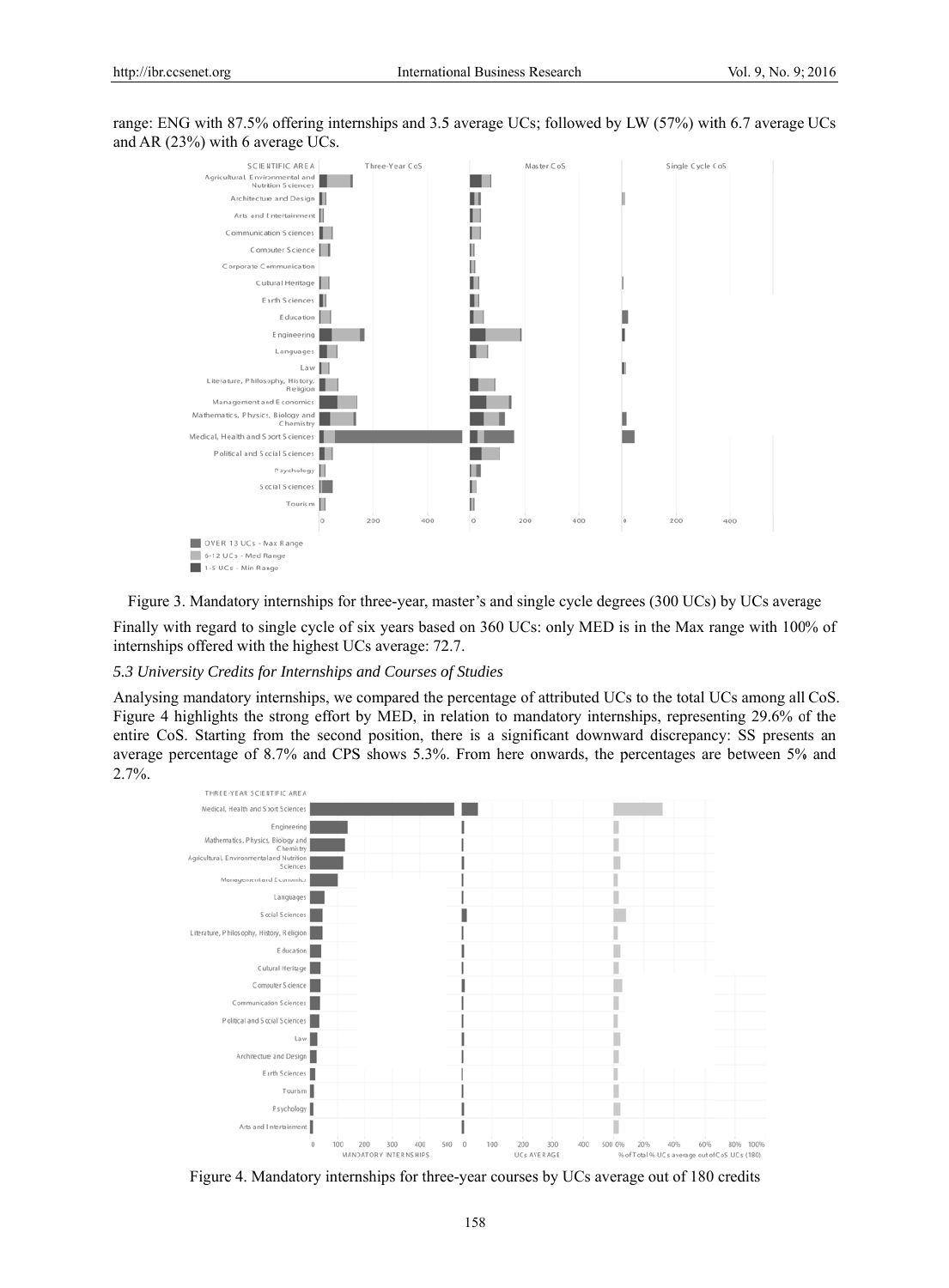Figure 5 is related to mandatory internships in master's degrees, and again highlights the important contribution of MED with an average of 19.4 UCs, corresponding to 16.2% of UCs in the whole CoS. From the second place on, values are much lower: MS and PSY both present an average UCs of 10.6%, corresponding to 8.8% of the 120 total UCs. It should be noted that, although showing the same numbers, MS offers 116 mandatory internships, while PSY offers 40. This implies that the effort made by PSY in favour of internships is stronger. Similarly AR shows an average of 9.9 UCs and a percentage of 8.2%, which corresponds to 34 mandatory internships.



Figure 5. Mandatory internships for master's degrees by UCs average out of 120 credits

Figure 6 shows the values related to mandatory internships in single cycle master's degrees, taking into consideration both 300 and 360 UCs. Note that only the MED area includes both kinds. The 360 UCs single cycle masters in MED show their 72.7 average UCs peak, corresponding to 20.2% of internships in total. MED again, in 300 UCs courses of studies, has a high average of 30.7 UCs, corresponding to 10.2%, parallel to MS, which shows a 30 UCs average  $(10\%)$ . The MS area of 300 UCs includes chemistry and pharmaceutical techniques, i.e. an area characterized by medical aspects. ENG, at the bottom, expresses a weak interest in internships with 3.5 average UCs, making it 1.2% of the entire CoS.



Figure 6. Mandatory internships for single cycle master's degrees by average UCs out of 300 and 360 credits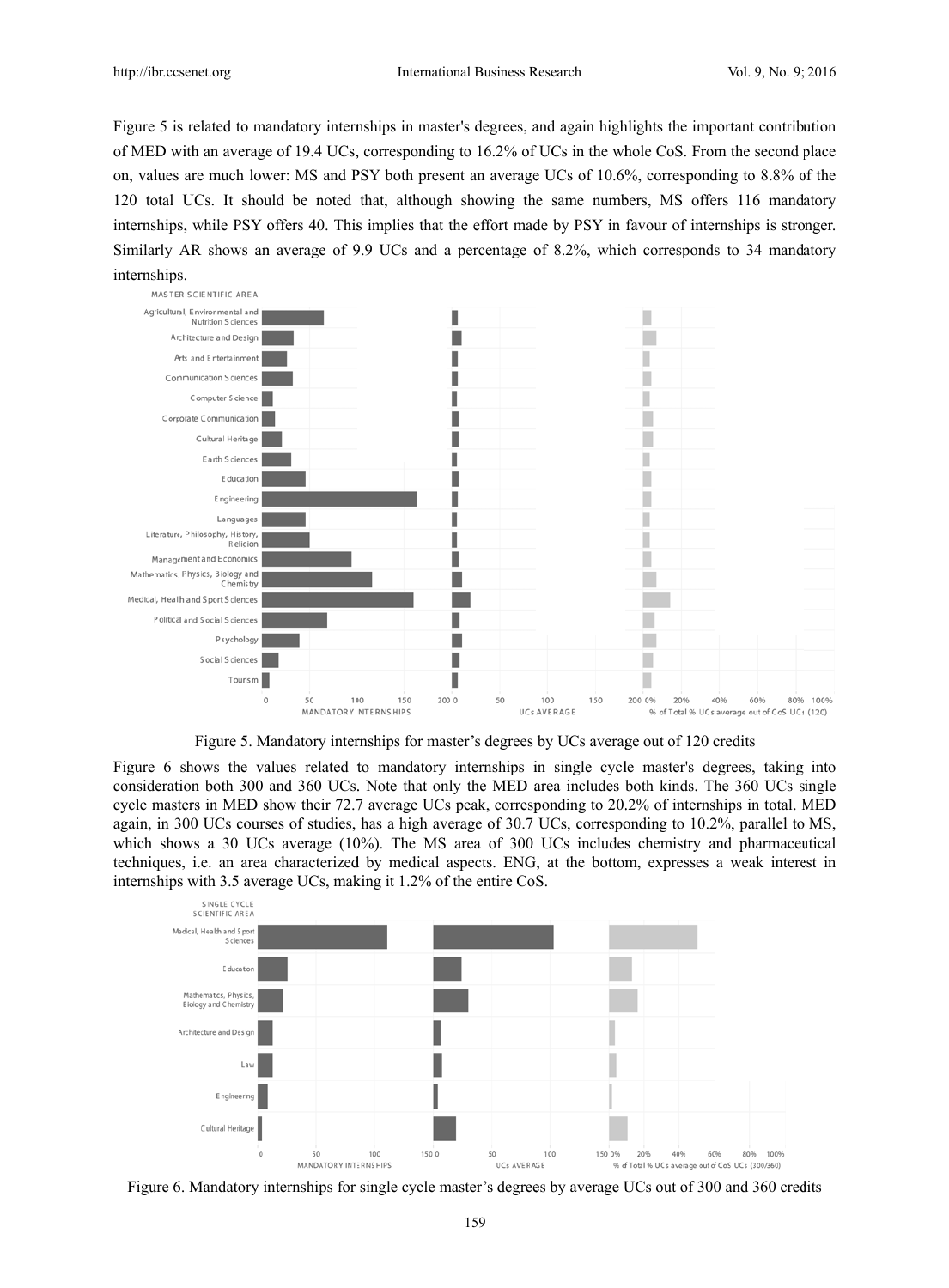#### **6. Discussion**

The data analysis highlights that the Medical area has a central role in mandatory internships (98.5%), whether three-year, master's and single cycle courses. On the other hand, as previously said, this area has a long historical tradition of external learning activities, which is not replicated in other areas.

The area of Education gives high attention to mandatory internships, and except for single cycle master's CoS, attributes few credits to internships, which are mostly placed in the middle range. The Social Sciences area offers mandatory internships in its courses, but attributes few credits. Another relevant fact concerns MS (Mathematics, Physics, Biology and Chemistry Sciences), presenting 100% of mandatory internships by UCs in the single cycle degree. The courses involved are Chemistry and Pharmaceutical Techniques, i.e. both of medical areas. A particular case concerns Agricultural, Environmental and Nutrition Sciences, which presents 88.2% of mandatory internships during three-year cycle, but awarding few credits for them.

More in general, trends in other areas vary depending on whether they are three-year, master's or single cycle CoS. For example, in the Psychology area three-year courses offer very few internships, although in master's courses CoS offer 39.2% of Max range internships, immediately after MED. Architecture and Design, while offering recognition for mandatory internships (85%) during master's and single cycle degrees (76.4%), still attributes few credits, in line with the current trend.

In Italy, for some jobs (e.g. lawyers) it is necessary to be registered with a professional order, which requires a state exam and, in many cases, an internship or traineeship period. In Italy, there are different professional orders for the different scientific areas<sup>iv</sup>, while in other countries (Great Britain, USA, China, India, etc.) only in few areas, such as Medicine and Law, law disciplines professions. In Italy, ancient medieval corporations have maintained their power, while the Anglo-Saxon world has witnessed a broad liberalisation. In line with the European Union directives of Lisbon, in 2013 Italy began a liberalisation of access to professions, which is currently ongoing.

We have focused on this aspect because it involves the completion of studies still based on practical work, which is necessary to enable students to work in regulated professions. However, there is no clear correspondence between the necessity to be a member of a professional order and the investment in university internships, as shown by the LW and ENG data.

The analysis of Management and Economics shows how this area, which should produce future managers, offers a poor internship program: 50% in three-year cycles and 35% in master's degrees, presenting a low UCs average (respectively, 5.7 and 6.3).

Communication Sciences, CS, and Corporate Communication, CC, present values that are more interesting: internships are mandatory in over two-third of cases, both in CS and in CC master's courses. Comparing CC's masters to ME, CC pay a higher attention to a practical education; however, values are still low in both cases. In our opinion, the management component in CC and ME requires concrete experience and soft skills development, which are directly learned in work environments.

Except for MED and some isolated cases, there is a fragmentation of the internship experience, which crosses all disciplinary areas. Considering that, a single academic course in any CoS corresponds to 9 or 12 credits, our data suggest even less attention to internships compared to the effort required for an exam.

The result is a scenario where the university makes little or no innovative effort in relation to the external environment, be it due to mistrust towards practical knowledge or for a lack of government efforts to promote this type of experience. Universities, in fact, delegate professors who often lack the necessary preparation (entrepreneurial and/or managerial) to tutor interns, who have great difficulty in monitoring the process and developing solid relationships with hosting subjects. To be truly effective, it is necessary to implement dedicated financial resources and quality evaluations, without depending on individual contributions and initiatives.

This is in line with the few available data that try to link the extent of internships and the employability of students. For example, Alma Laurea (2014) affirms that 56 young graduates out of 100, having had a curricular internship experience, have a 14% higher employment probability at the end of their studies, compared to those who did not do an internship, thus indicating how internships have a significant employment advantage.

In addition, ANVUR (2014) only reports that, during the academic year 2011/2012, 95.6% of the 90 reviewed Italian universities had activated an internship and traineeship service, without distinguishing between services exclusively dedicated to curricular internships and services for post-degree internships. This survey was based on the traditional distinction between curricular internships and occupational-oriented internships, consisting of job placements, thus revealing a cultural perspective where the only meaning attributed to internships is limited to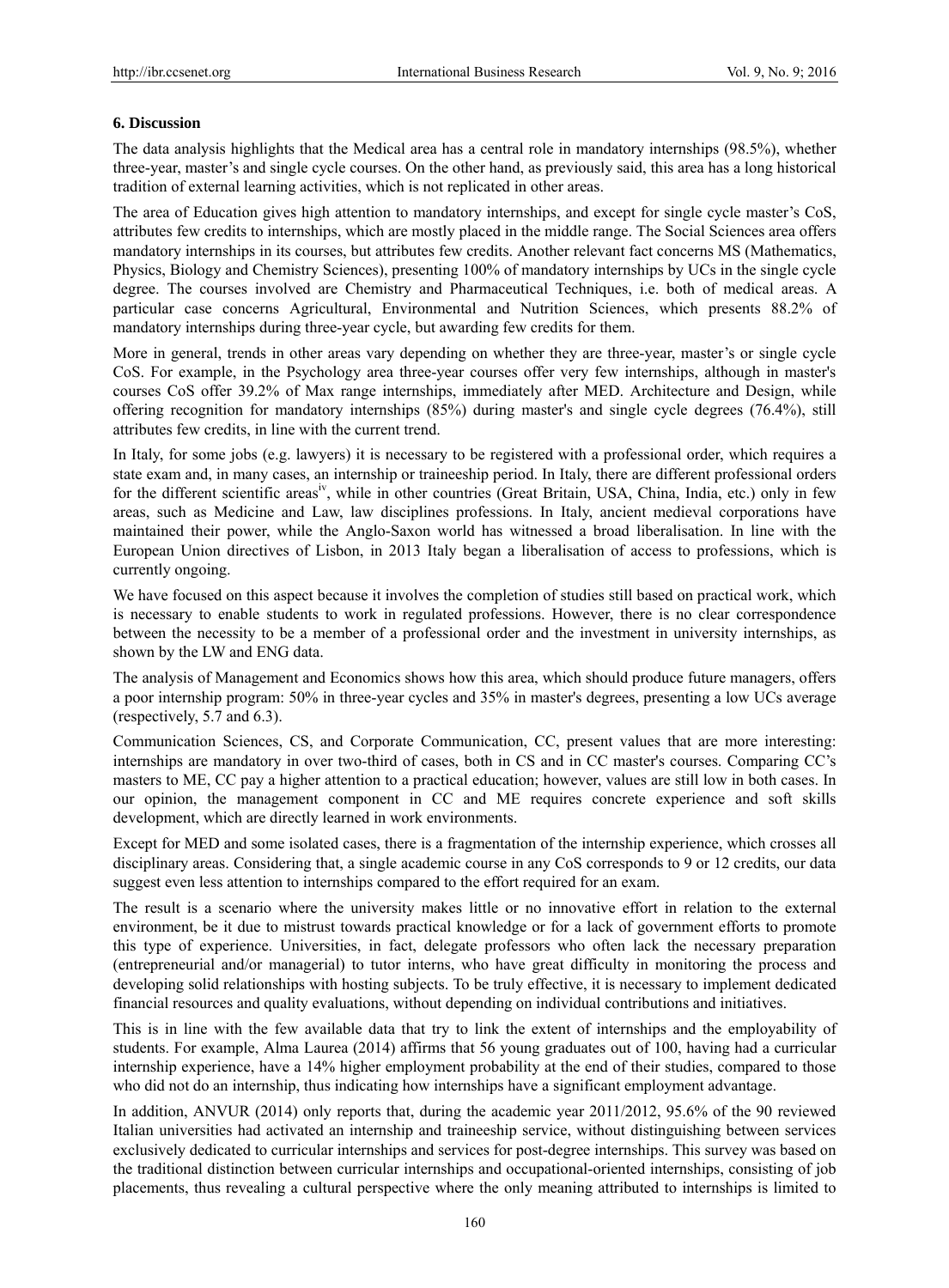their impact on employment perspectives. However, when considering the triple helix approach, and the associated opportunity for knowledge growth in society, stimulated by practical experience, the overall value of this work-based learning experience increases.

# **7. Implications, Limitations and Future Research**

In a scenario characterized by a high level of technological innovation, learning by doing could represent a new frontier for universities. Guerrero et al. (2015) developed a model to measure the economic impact of entrepreneurial and traditional universities in the UK. The results show that the most entrepreneurial universities (i.e. the Russel Group) contribute to economic development on an international level, strongly increasing competitiveness thanks to qualified research and a widespread entrepreneurial mentality. On the other hand, the most traditional universities (which represent the control group in the research) still contribute to development, but only on local (regional) and national levels. It would be interesting to create a similar research model for Italy.

Our database is a first step in this direction. The data on curricular internships show a lack of interest in this work-based learning experience. In opposition, our review of literature shows that internships are among the fundamental elements to move universities towards a more entrepreneurship mode. We contend that the simple technological transfer translated into spin-offs and patents, does not suffice for the Italian case in the detection of evolutionary trends. It is thus necessary to consider both the direct and indirect contributions that a learning-by-doing oriented teaching can give to the consolidation of the "knowledge capital" from businesses. We are aware that internship is just one of several contact points with business world, if we consider the great number of different initiatives (enterprise creation, crowdfunding challenges, etc.) that universities propose to their students. The interest of businesses in strongly supporting curricular internships and other forms of co-curricular experiences within wide-ranging projects, shared with universities and regional/national institutions would be a strategic push towards the recognition of the value of a triple helix approach. In this scenario, the universities' role, according to Kalar and Antoncic (2015), is not only to generate knowledge, but also mainly to diffuse it within the social and industrial textures. The examined literature, especially for North America, agrees on the fact that early exposure of undergraduates to internships and learning experiences in firms favours the propensity by firms to select young qualified students as well as the possibility for students to undertake entrepreneurial careers on their own. Although much of European institutions are investing in internships, our study highlights the low interest of Italian universities in the phenomenon, which emphasizes their difficulty in becoming entrepreneurial.

Regarding the limitations of our study, we did not analyse the data related to students' careers, in order to correlate exam results before and after the internship experience, or to evaluate the impact of the experience on the development of learning skills. We also did not analyse, through reports related to the internships, the skills developed and later used in the job market. Other important data we did not collect concern the amount of time taken to achieve graduation and employment rates. We also did not collect data on enterprises and institutions where the internships were conducted, which would have enabled us to evaluate their validity from an entrepreneurial standpoint. We also did not take into consideration educational projects including internship-related activities. However, these limitations and the lack of qualitative data (both on students', university offices and employers' sides) could stimulate further analysis to have a clear picture of the phenomenon. Future research should include qualitative interviews with students, university managers and employers to ascertain the favourable outcomes of curricular internships in an integrated way. These additional insights seem essential if universities, government and participating firms are interested in modifying and giving adequate weight to the current internship programs and other related activities to better meet the students' career plans.

In terms of policy implications, our study aims to be a starting point to monitor the internship phenomenon in Italian universities. We propose building a national institutional observatory, which would collect data related to internships on a yearly basis, to favour the passage to an entrepreneurial university, at least for those universities who have this ambition. As previously mentioned, this would mean identifying not only which and how many spin-offs or patents have been created by universities, but also to ascertain how many students have undertaken entrepreneurial courses, in order to improve learning conditions during internships. Equally interesting would be to enlarge the scope of the database including data of all EU and non-EU universities that participate in Erasmus+ programs in order to facilitate mechanisms that integrate and maximise the benefits of traineeship spent abroad. These types of initiatives would favour an increase in the professional network that improves and optimises communication and links between universities and firms, thus encouraging the development of those soft skills that are crucial to the education of future leaders of society.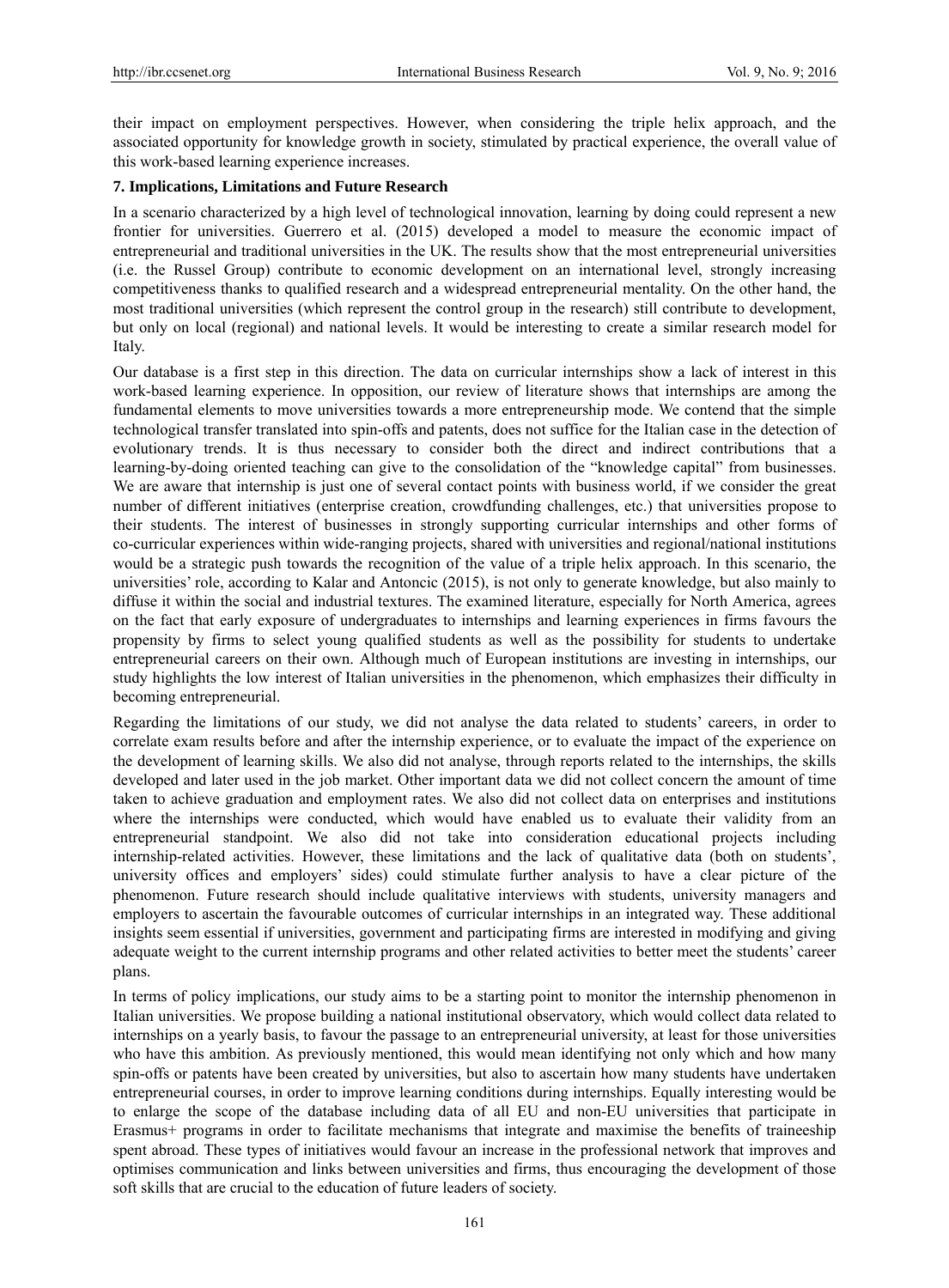#### **References**

- ACEI (Advisory Committee on Entrepreneurship and Innovation). (2015)*. Broadening our Impact: Becoming THE Entrepreneurial University.* Calgary, Canada: University of Calgary.
- Alberti, F. (1999). La formazione imprenditoriale: teoria e prospettive di ricerca. *LiucPapers*, 65. Serie Piccola e Media Impresa 3, luglio-agosto.
- Alfonsi, C. R., & Dilorenzo, P. (2012). *L'evoluzione dei rapporti tra università, territorio and mondo del lavoro in Italia*, Roma, Italy: CRUI Foundation.
- Alma, L. (2014). *Condizione occupazionale dei Laureati, XVI indagine 2013*, Bologna, Italy.
- ANVUR. (2014). *Rapporto sullo stato del sistema universitario e della ricerca 2013*, Roma, Italy.
- Bak, M. (Ed.) (2014). *Emerging Modes of Cooperation between private sector Organizations and Universities. National Reports and Case Study Summaries (Survey Interview Summaries)*. EMCOSU project report.
- Becker, G. S. (1975). Human Capital. A Theoretical and Empirical Analysis with Special Reference to Education. Chicago, United States: *The University Chicago Press*.
- Binder, F. J., Baguley, T., Crook, C., & Miller, F. (2015). The academic value of internships: Benefits across disciplines and student backgrounds. *Journal of Contemporary Educational Psychology, 41*, 73–82. http://dx.doi.org/10.1016/j.cedpsych.2014.12.001
- Blanco, E. J. F., & Latorre, M. J. M. (2012). Practical and pre-professional teaching in the framework of the administrative sciences. *Innovar. Revista de ciencias administrativas y socials, 22*(45), 69-82.
- Bowen, G. A. (2008). Naturalistic inquiry and the saturation concept: a research note. *Qualitative Research, 8,*  137-152. http://dx.doi.org/10.1177/1468794107085301
- Burke, D. D., & Carton, R. (2013). The Pedagogical, Legal, and Ethical Implications of Unpaid Internships. *Journal of Legal Studies Education, 30*(1), 99-130. http://dx.doi.org/10.1111/j.1744-1722.2013.01115.x
- Cameron, C., Freudenberg, B., & Brimble, M. (2013). Making economics real The economics internship. *International Review of Economics Education, 13,* 10-25. http://dx.doi.org/10.1016/j.iree.2013.04.011
- Cannon, E. P., & Frank, D. (2009). Promoting Ego Development and Multicultural Competence during Internship. *International Journal for the Advancement of Counselling, 31*(3), 199-211. http://dx.doi.org/10.1007/s10447-009-9078-0
- Carter, D. F., Ro, H. K., Alcott, B., & Lattuca, L. R. (2016). Co-Curricular Connections: The Role of Undergraduate Research Experiences in Promoting Engineering Students' Communication, Teamwork, and Leadership Skills. *Research in Higher Education, 57*(3), 363-393. http://dx.doi.org/10.1007/s11162-015-9386-7
- CEMS. (2010). *Community of European Management Schools Student Board, Internship Survey Analysis,*  MIM Affair.
- Cennini, C. (1859). *Il libro dell'arte o Trattato della pittura*. Le Monnier. Firenze, Italy. [Original work published 1400].
- Chang, J., Yeh, Y., & Tien, Y. (2015). Entrepreneurial Competencies and Entrepreneurship Cultivation Among College Students: A Case Study of Internship Institutions. *The Electrical Engineering and Computer Science Industries.* Paper presented at the 2nd International Conference on Advanced Education Technology an Management Science (AETMS 2014), Hong Kong, 175-179. Lancaster, United Kingdom: Destech Publications Inc.
- Cheong, A. L. H., Yahya, N. B., Shen, Q. L., & Yen, A. Y. (2014). Internship Experience: An In-Depth Interview among Interns at a Business Scholl of a Malaysian Private Higher Learning Institution. *Procedia – Social and Behavioral Sciences, 123,* 333-343. http://dx.doi.org/10.1016/j.sbspro.2014.01.1431
- Ciapetti, L. (2012). Il ruolo dell'Università nelle politiche regionali di innovazione. *Istituzioni del Federalismo*, *2,* 337-362.
- Clark, B. (1998). *Creating Entrepreneurial Universities: Organizational Pathways of Transformation*. New York: Pergamon Press.
- Coduras, M. A., Levie, J., Kelley, D. J., Sæmundsson, R. J., & Schøtt, T. (2010). *GEM Global Entrepreneurship Monitor Special Report. A Global Perspective on Entrepreneurship Education and Training*, Global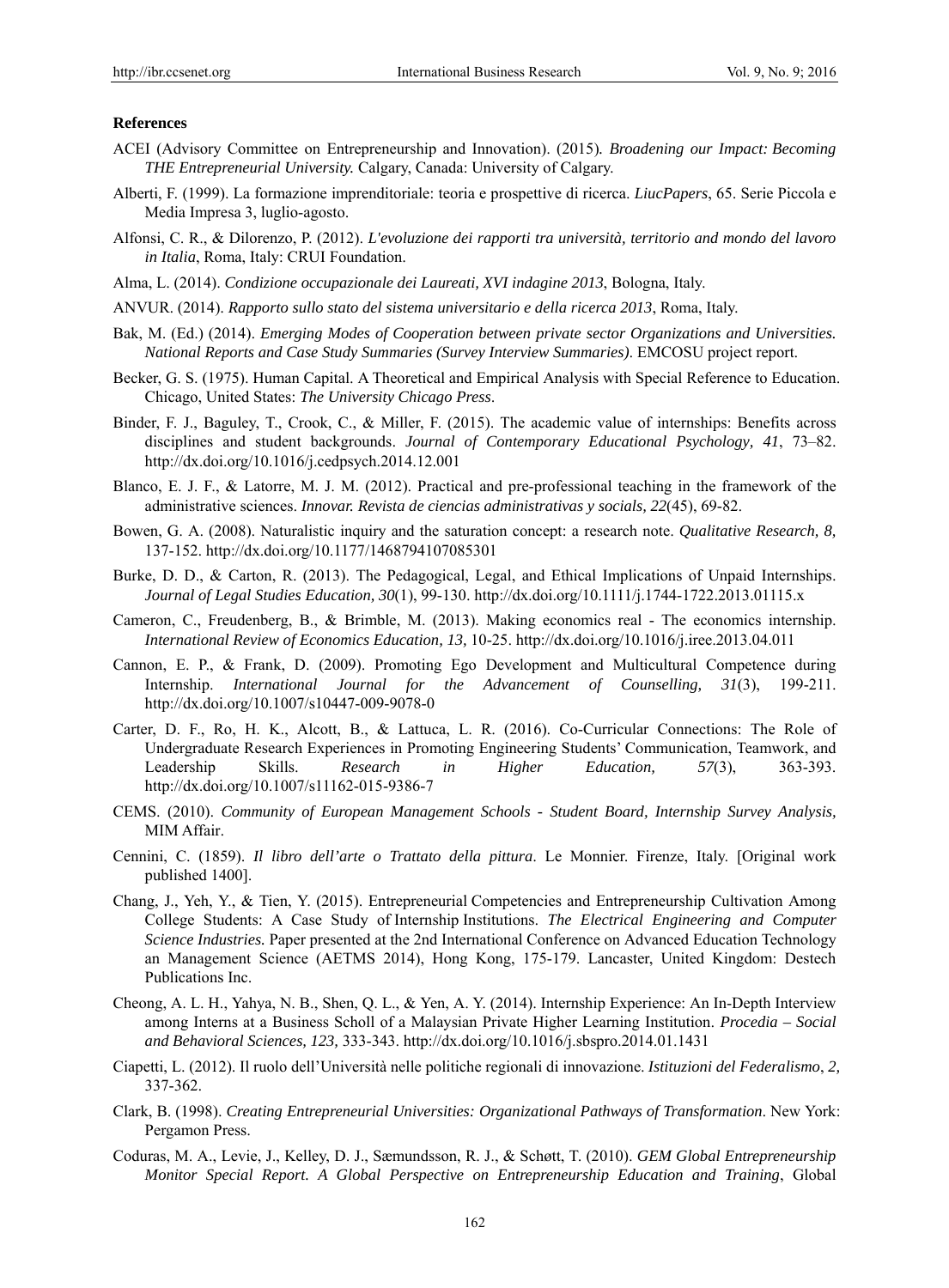Entrepreneurship Research Association (GERA).

- Coyle, P., Gibb, A., & Haskins, G. (Eds) (2014). *The entrepreneurial university: from concept to action*, NCEE. CRUI Foundation. *Tirocini formativi. L'esperienza della fondazione CRUI*, Roma, Italy.
- D'Abate, C. P., Youndt, M. A., & Wenzel, K. E. (2009). Making the Most of an Internship: An Empirical Study of Internship Satisfaction. *Academy of Management Learning & Education, 8*(4), 527-539. http://dx.doi.org/10.5465/AMLE.2009.47785471
- Daugherty, E. L. (2011). The public relations internship experience: A comparison of student and site supervisor perspectives. *Public Relations Review, 37,* 470-477. http://dx.doi.org/10.1016/j.pubrev.2011.09.010
- De Grez, L., & Van Lindt, D. (2012). *The Influence of a "Learning-by-Doing" Program on Entrepreneurial Perceptions of Economics Students*. In Vivas, C., & Lucas, F. (Eds). Paper presented at the  $7<sup>th</sup>European$ Conference on Innovation and Entrepreneurship, Santarem, Portugal.
- Della, V. M. (2009). Lo stage universitario nell'economia della conoscenza. *Annali dell'Università degli Studi Suor Orsola Benincasa, 2,* 555-586.
- Dilts, J. C., & Fowler, S. M. (1999). Internships: preparing students for an entrepreneurial career. *Journal of Business & Entrepreneurship, 11*(1), 51-63.
- Dodescu, A. O., Pop-Cohuț, I. C., & Chirilă, L. F. (2014). Do practise stages encourage students in Economics to practice entrepreneurship? Practeam project. *Procedia Economics and Finance, 15,* 1083-1090. http://dx.doi.org/10.1016/S2212-5671(14)00560-7
- Dohn, J., Pepper, D. W., & Sandgren, E. (2005). Creating innovative curricula: Developing new programs with new paradigms. *International Journal of Engineering Education, 21*(2), 233-238.
- Dombrowski, R. F., Smith, K. J., & Wood, B. G. (2013). Bridging the education-practice divide: The Salisbury University auditing internship program. *Journal of Academic Education, 31,* 84-106. http://dx.doi.org/10.1016/j.jaccedu.2012.12.003
- Etzkowitz, H. (1983). Entrepreneurial Scientists and Entrepreneurial Universities in American Academic Science. *Minerva, 21*(2-3), 198-233. http://dx.doi.org/10.1007/BF01097964
- Etzkowitz, H. (1990). The second academic revolution: the role of the research university in economic development. In Cozzens S., Healey P., Rip A., Ziman J. (Eds.), *The research system in transition, II,*  109-124. Boston: Kluwer Academic Publishers. http://dx.doi.org/10.1007/978-94-009-2091-0\_9
- Etzkowitz, H. (2002). *MIT and the Rise of Entrepreneurial Science*. London: Routledge. http://dx.doi.org/10.4324/9780203216675
- Etzkowitz, H. (2003). Research groups as 'quasi-firms': the invention of the entrepreneurial university. *Research Policy, 32,* 109-121. http://dx.doi.org/10.1016/S0048-7333(02)00009-4
- Etzkowitz, H., & Leydesdorff, L. (2000). The dynamics of innovation: from national systems and "Mode 2" to a Triple Helix of University-Industry\_Government Relations. *Research Policy, 29*(2), 109-123. http://dx.doi.org/10.1016/S0048-7333(99)00055-4
- European Youth Forum. (2011). *Interns revealed. A survey on internship quality in Europe.* Bruxelles, Belgium.
- Fayolle, A., & Redford, D. T. (Eds.) (2007). *Handbook of Research in Entrepreneurship Education*. Cheltenham: Edward Elkgar Publishing.
- Fayolle, A., Gailly, B., & Lassas-Clerc, N. (2006). Effect and Counter-effect of Entrepreneurship Education and Social Context on Student's Intentions. *Estudios de Economía Aplicada, 24*(2), 509-523.
- Frank, A. I. (2005). Developing entrepreneurship skills in the context of higher education. Paper presented at the *Built Environment Education (BEE) Conference*, London, United Kingdom.
- Frasquet, M., Calderòn, H., & Cervera, A. (2012). University–industry collaboration from a relationship marketing perspective: an empirical analysis in a Spanish University. *Higher Education, 64*(1), 86-98. http://dx.doi.org/10.1007/s10734-011-9482-3
- Friedmann, J., Hackenbrock, V., Hipp, D., Klawitter, N., Koch, J., & Lakotta, B. et al. (2004). Wo studieren die besten? *Spiegel, 57*(48), 178-200.
- Galeano, N., Morals, M. R., & Cantu, F. J. (2012). Developing Research Skills in Undergraduate Students through an Internship Program in Research and Innovation. *International Journal of Engineering Education,*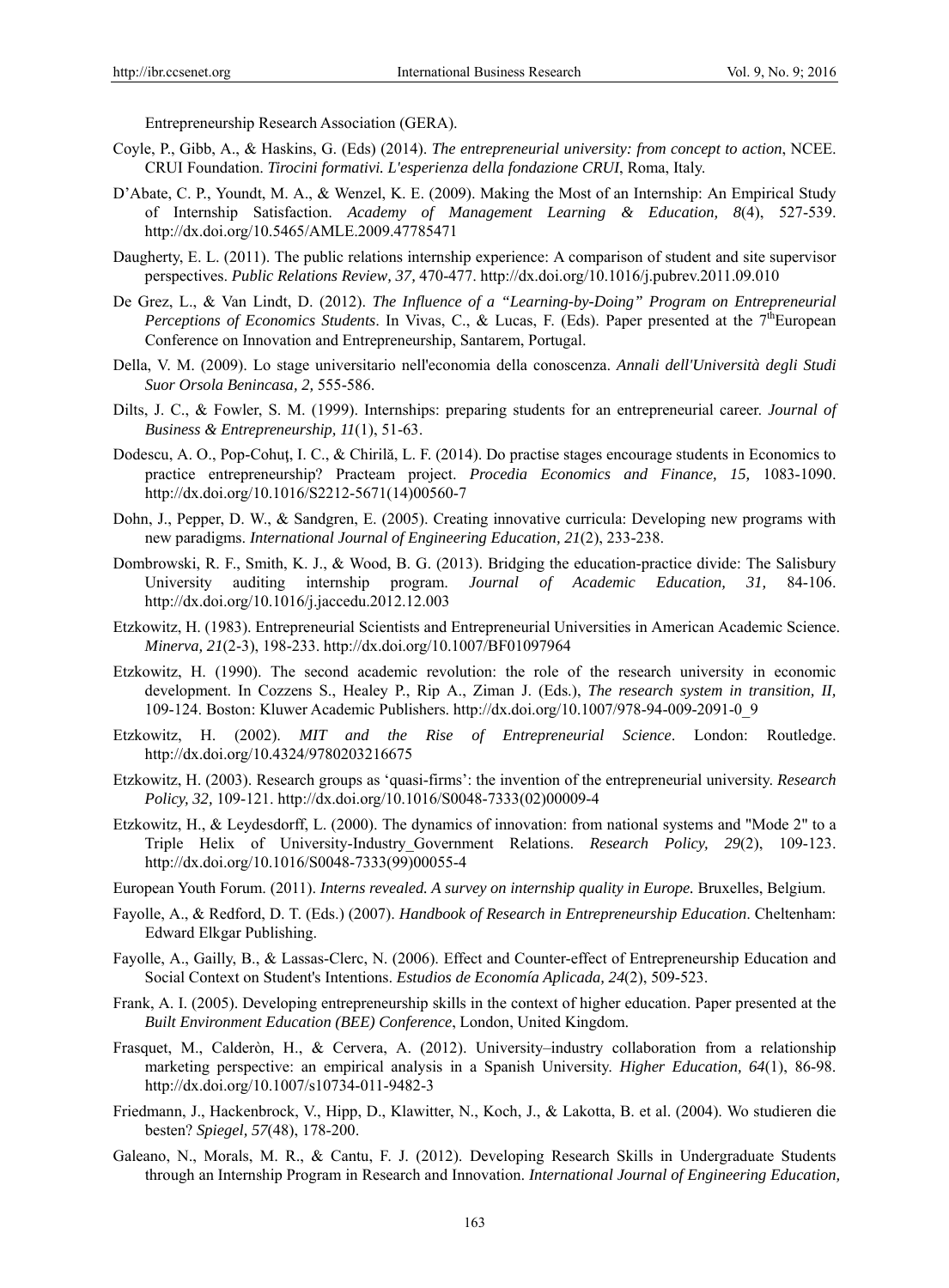*28*(1), 48-56.

- Gao, S., & Gao, Y. (2012). Electronic Commerce Teaching Resources Platform Construction Solution Study. In AA.VV. *Eleventh Wuhan International Conference on e-Business*, *46*.
- Gary, K., Razdan, A., Koehnemann, H., Sannier, A., & Kagan, A. (2008). Work-in-Progress: Embedding Entrepreneurship in the Computing Curricula. Paper presented at the *IEEE Frontiers in Education Conference, 1-3,* 1389-1390. http://dx.doi.org/10.1109/fie.2008.4720613
- Gault, J., Leach, E., & Duey, M. (2010). Effects of business internships on job marketability: the employers' perspective. *Education Training, 52*(1), 76-88. http://dx.doi.org/10.1108/00400911011017690
- Gault, J., Redington, J., & Schlager, T. (2000). The benefits of undergraduate business internships: implications for the student, university, and business community. *Journal of Marketing Education, 22*(1), 45-53. http://dx.doi.org/10.1177/0273475300221006
- Gorman, G., Hanlon, D., & King, E. (1997). Some research perspectives on entrepreneurship education, enterprise education and education for small business management: a ten-year literature review. *International Small Business Journal, 15*(3), 56-77. http://dx.doi.org/10.1177/0266242697153004
- Graham, R. (2014). *Creating university-based entrepreneurial ecosystems. Evidence from emerging world leaders*. MIT Skoltech Initiative.
- Gras, J. M. G., Lapera, D. R. G., Solves, I. M., Jover, A. J. V., & Azuar, J. S. (2008). An empirical approach to the organizational determinants of spin-off creation in European universities. *International Entrepreneurship and Management Journal, 4,* 187-198. http://dx.doi.org/10.1007/s11365-007-0061-0
- Guerrero, M., & Urbano, D. (2012). The development of an entrepreneurial university. *The Journal of Technology Transfer, 37*(1), 43-74. http://dx.doi.org/10.1007/s10961-010-9171-x
- Guerrero, M., & Urbano, D. (2014). Entrepreneurial University in Two European Regions: A Case Study Comparison. *The Journal of Technology Transfer, 39*(3), 415-434. http://dx.doi.org/10.1007/s10961-012-9287-2
- Guerrero, M., Cunningham, J. A., & Urbano, D. (2015). Economic impact of entrepreneurial universities' activities: An exploratory study of the United Kingdom. *Research Policy, 44*, 748-764. http://dx.doi.org/10.1016/j.respol.2014.10.008
- Guerrero, C. M., Kirby, D., & Urbano, D. (2006). A literature review on entrepreneurial universities: An institutional approach. Paper presented at the *3rd Conference of Pre-communications to Congresses*, University of Barcelona, Barcelona, Spain.
- Holyoak, L. (2013). Are all internship beneficial learning experiences? An exploratory study. *Education + Training, 55*(6), 573-583. http://dx.doi.org/10.1108/ET-02-2012-0024
- Hoyle, J., & Goffnett, S. (2013). A Stakeholder Framework for Designing and Directing Effective Marketing Internships. *Journal for Advancement of Marketing Education, 21*(1), 1-15.
- Hurst, J. L., & Good, L. K. (2010). A 20-year evolution of internships: implications for retail interns, employers and educators. *The International Review of Retail, Distribution and Consumer Research, 21*(1), 175-186. http://dx.doi.org/10.1080/09593960903498342
- Hynie, M., Jensen, K., Johnny, M., Wedlock, J., & Phipps, D. (2011). Student internships bridge research to real world problems. *Education + Training, 53*(2-3), 237-248. http://dx.doi.org/10.1108/00400911111102351
- Ilsbroux, I. (2012). Entrepreneurial engineering experiences for bridging the gap between university college and industry. In Chova L. G, Martinez A.L., Torres I.C. (Eds.). *International Technology, Education and Development Conference,* Valencia, Spain. 2189-2195.Valencia, Spain: INTED Proceedings.
- Ilsbroux, I., & Sammels, E. (2011). Providing opportunities for personal and career development of engineering students. In Torres, I. C., Chova, L.G., & Martinez, A. L. (Eds.). Paper presented at the *4th International Conference of Education, Research and Innovation*, Madrid, Spain. Valencia, Spain: IATED Publisher.
- Kalar, B., & Antoncic, B. (2015). The entrepreneurial university, academic activities and technology and knowledge transfer in four European countries. *Technovation, 36-37,* 1-11. http://dx.doi.org/10.1016/j.technovation.2014.11.002
- Khan, S. (2012). *The One World Schoolhouse. Education Reimagined*. New York, United States: Twelve Hachette Book Group.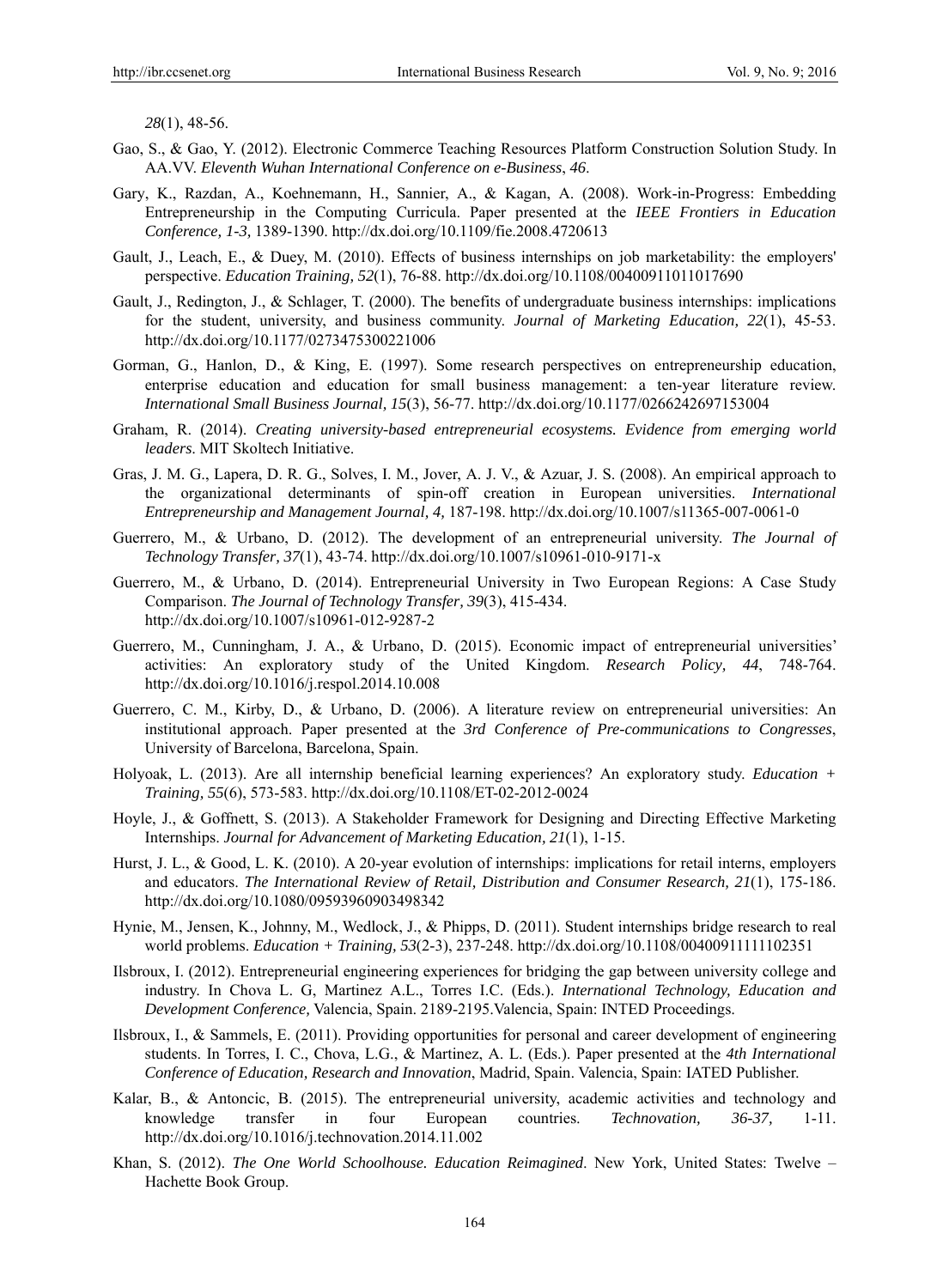- Kim, E. B., Kim, K., & Bzullack, M. (2012). A survey of internship programs for management undergraduates in AACSB-accredited institutions. *International Journal of Educational Management, 26*(7), 696-709. http://dx.doi.org/10.1108/09513541211263755
- Kirby, D., Urbano, D., & Guerrero, M. (2011). Making University More Entrepreneurial: Development of a Model. *Canadian Journal of Administrative Science, 28,* 302-316. http://dx.doi.org/10.1002/cjas.220
- Leydesdorff, L. (2012). The Triple Helix of University-Industry-Government Relations. In *Encyclopedia of Creativity, Innovation, and Entrepreneurship*, 1844-1851. New York: Springer.
- Liñán, F., Urbano, D., & Guerrero, M. (2011). Regional variations in entrepreneurial cognitions: Start-up intentions of university students in Spain. *Entrepreneurship & Regional Development: An International Journal, 23*(3-4), 187-215. http://dx.doi.org/10.1080/08985620903233929
- Mann, L. L., & Blum, I. (2004). Entrepreneurship of dietetic program graduates. *Canadian Journal of Dietetic Practice and Research, 65*(4), 166-173. http://dx.doi.org/10.3148/65.4.2004.166
- Mayhew, M. J., Simonoff, J. S., Baumol, W. J., Wiesenfeld, B. M., & Klein, M. W. (2012) Exploring innovative entrepreneurship and its ties to higher educational experiences. *Research in Higher Education, 53*(8), 831-859. http://dx.doi.org/10.1007/s11162-012-9258-3
- McDonald, P. R., Roy, A., & Chaguturu, R. (2011)*.* The University of Kansas High-Throughput Screening Laboratory. Part I: meeting drug-discovery needs in the heartland of America with entrepreneurial flair. *Future Medicinal Chemistry, 3*(7), 789-795. http://dx.doi.org/10.4155/fmc.11.36
- Meyers, A. D., & Pruthi, S. (2011). Academic entrepreneurship, entrepreneurial universities and biotechnology. *Journal of Commercial Biotechnology, 17,* 349-357. http://dx.doi.org/10.1057/jcb.2011.22
- Mihail, D. M. (2006). Internships at Greek universities: an exploratory study. *Journal of Workplace Learning*, *18*(1), 28-41. http://dx.doi.org/10.1108/13665620610641292
- Molas, G. J., Salter, A., Patel, P., Scott, A., & Duran, X. (2002). *Measuring third stream activities. Final report to the Russell Group of Universities*. SPRU: University of Sussex.
- Nadan, J. S. (2014). Using innovation Science to Minimize Entrepreneurial Risk. Paper presented at the *IEEE Innovations in Technology Conference (INNOTEK)*, Warwick, United Kingdom: IEEE. http://dx.doi.org/10.1109/innotek.2014.6877372
- Narayanan, V. K., Olk, P. M., & Fukami, C. V. (2010). Determinants of Internship Effectiveness: An Exploratory Model. *Academy of Management Learning & Education, 9*(1), 61-80. http://dx.doi.org/10.5465/AMLE.2010.48661191
- Nitu-Antonie, R. D., Sirghi, N., Hategan, C. D., Feder, E. S., & Socoliuc, O. R. (2014). Education Vector of Entrepreneurship development. *Transformation in Business and Economics, 13*(3), 8-369.
- OIEEDA (Office of Innovation & Entrepreneurship Economic Development Administration), & NACIE (National Advisory Council on Innovation and Entrepreneurship). (2013). *The innovative and Entrepreneurial University: Higher Education, Innovation & Entrepreneurship* in Focus, United States, Department of Commerce.
- Pavlin, S. (2014). *EMCOSU-Emerging Modes of Cooperation between private sector Organizations and Universities*.
- Perrin, R. (2012). *Intern Nation: How to Earn Nothing and Learn Little in the Brave New Economy*. London: Verso.
- Poh-Kam, W., Yuen, P. H., & Singh, A. (2007). Towards an "Entrepreneurial University" Model to Support Knowledge-Based Economic Development: The Case of the National University of Singapore. *World Development, 35*(6), 941-958. http://dx.doi.org/10.1016/j.worlddev.2006.05.007
- Powers, J. B. (2004). R&D funding sources and university technology transfer: What is stimulating universities to be more entrepreneurial? *Research in Higher Education, 45*(1), 1-23. http://dx.doi.org/10.1023/B:RIHE.0000010044.41663.a0
- Renganathan, S., Abdul, K. Z. A. B., & Li, C. S. (2012). Students perception of Industrial internship programme. *Education+Training, 54*(2-3), 180-191. http://dx.doi.org/10.1108/00400911211210288
- Riviezzo, A., & Napolitano, M. R. (2014). Orientamento imprenditoriale: un'indagine tra le università italiane. *Sinergie. Italian Journal of Management, 93,* 193-212.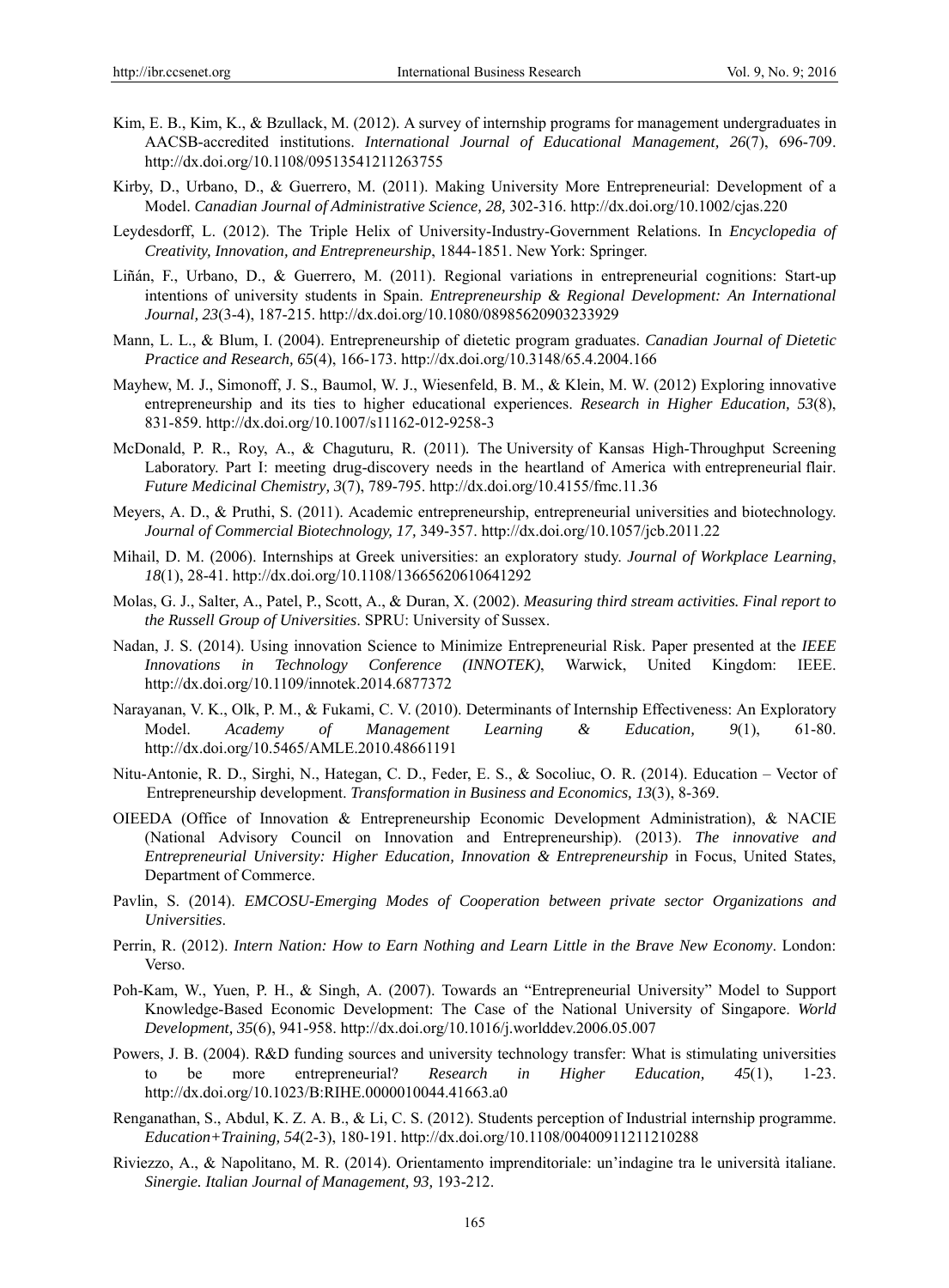Roper, S. (2013). *Entrepreneurship. A global perspective*. London & New York: Routledge.

- Sabato J., & Botana, N. (1968). La ciencia y la tecnologia en el desarollo futuro de América Latina. *Revista de Integratiòn, 3,* 15-36.
- Sascha, G. W., Praveen P. K., & Achim, W. (2013). University Departments and Self-Employment Intentions of Business Students: A Cross-Level Analysis. *Entrepreneurship Theory and Practice, 37*(2), 175-200. http://dx.doi.org/10.1111/j.1540-6520.2011.00460.x
- Schulte, P. (2004). The entrepreneurial university: A strategy for institutional development. *Higher Education in Europe*, *29*(2), 187-191. http://dx.doi.org/10.1080/0379772042000234811
- Schwab, K. (2013). *The Global Competitiveness Report 2013 -2014.* Full Data Edition, World Economic Forum (Ed.), Switzerland, SRO-Kundig.
- Shin, Y., Lee, K., Ahn, J., & Jung, J. (2013). Development of Internship & Capstone Design Integrated Program for University-Industry Collaboration, 6th International Forum on Engineering Education (IFEE 2012). *Procedia - Social and Behavioral Sciences, 102*, 386-391. http://dx.doi.org/10.1016/j.sbspro.2013.10.753
- Short, J. (2009). The art of writing a review article. *Journal of Management, 35,* 1312-1317. http://dx.doi.org/10.1177/0149206309337489
- Slaughter, S., & Leslie, L. L. (1997). *Academic Capitalism: Politics, Policies and the Entrepreneurial University*. Baltimore: Johns Hopkins University Press.
- Taylor, M. S. (1988). Effects of college internships on individual participants. *Journal of Applied Psychology, 73*(7), 393-401. http://dx.doi.org/10.1037/0021-9010.73.3.393
- Tholen, G., Brown, P., Power, S., & Allouch, A. (2013). The role of networks and connections in educational elites' labour market entrance. *Research in Social Stratification and Mobility, 34,* 142-154. http://dx.doi.org/10.1016/j.rssm.2013.10.003
- Todorovic, W. Z., McNaughton, R. B., & Guild, P. D. (2011). ENTRE–U: an entrepreneurial orientation scale for universities. *Technovation, 29*(1), 128-137. http://dx.doi.org/10.1016/j.technovation.2010.10.009
- Vega-Jurado, J., Fernandéz-de-Lucio, I., & Huanca, R. (2008). University–industry relations in Bolivia: implications for university transformations in Latin America. *Higher Education, 56*(2), 205-220. http://dx.doi.org/10.1007/s10734-007-9098-9
- Walshok, M. L., & Shapiro, J. D. (2014). Beyond Tech Transfer: A More Comprehensive Approach to Measuring the Entrepreneurial University. In Corbett, A. C., Siegel, D. S., & Katz, J. A. (Eds.). *Academic Entrepreneurship: Creating an Entrepreneurial Ecosystem* (*Advances in Entrepreneurship, Firm Emergence and Growth), 16,* 1-36. Bingley: Emerald. http://dx.doi.org/10.1108/s1074-754020140000016001

#### **Notes**

 $\overline{a}$ 

<sup>i</sup>In particular, the study underlines how the University Reform Movement (URM), occurring during the first half of the twentieth century, considers universities as research and teaching institutions, active in the solution of social problems. They are considered as the fit place for social debate, but not to establish relations with private enterprises. Only during the 1960s, with the approach defined as *Sabato Triangle* - see Sabato & Botana (1968) -, was there agreement on the fact that science and technology are development agents and they depend on the coordinated action of three subjects. In 1990, the Triple Helix model was also adopted in Latin America, and time has favoured relations between subjects, but an internal resistance, derived by URM, still exists.

iiThere are also cases of internships being experiences of thesis elaboration associated to a study or research activity at a university laboratory, especially in the bio-chemical field.

iiiThe list includes 96 bodies, of which 5 do not directly offer CoS but parallel courses, or just PhD courses, which is why we considered 91 universities (including 11 online and 30 private ones).

ivThe professional orders related to a master's degree are: notaries and lawyers (LW), actuaries and commercial law experts (ME), surgeons and odontologists, pharmacists, obstetricians, veterinarians, nurses, medical radiology technicians (MED), psychologists (PSY), social workers (SS), engineers (ENG), chemists and biologists (MS), architects (AR), agrarian experts, geologists (EAS), agronomists (AGENS), business consultants (different master degrees), nutritional technologists (AGENS).